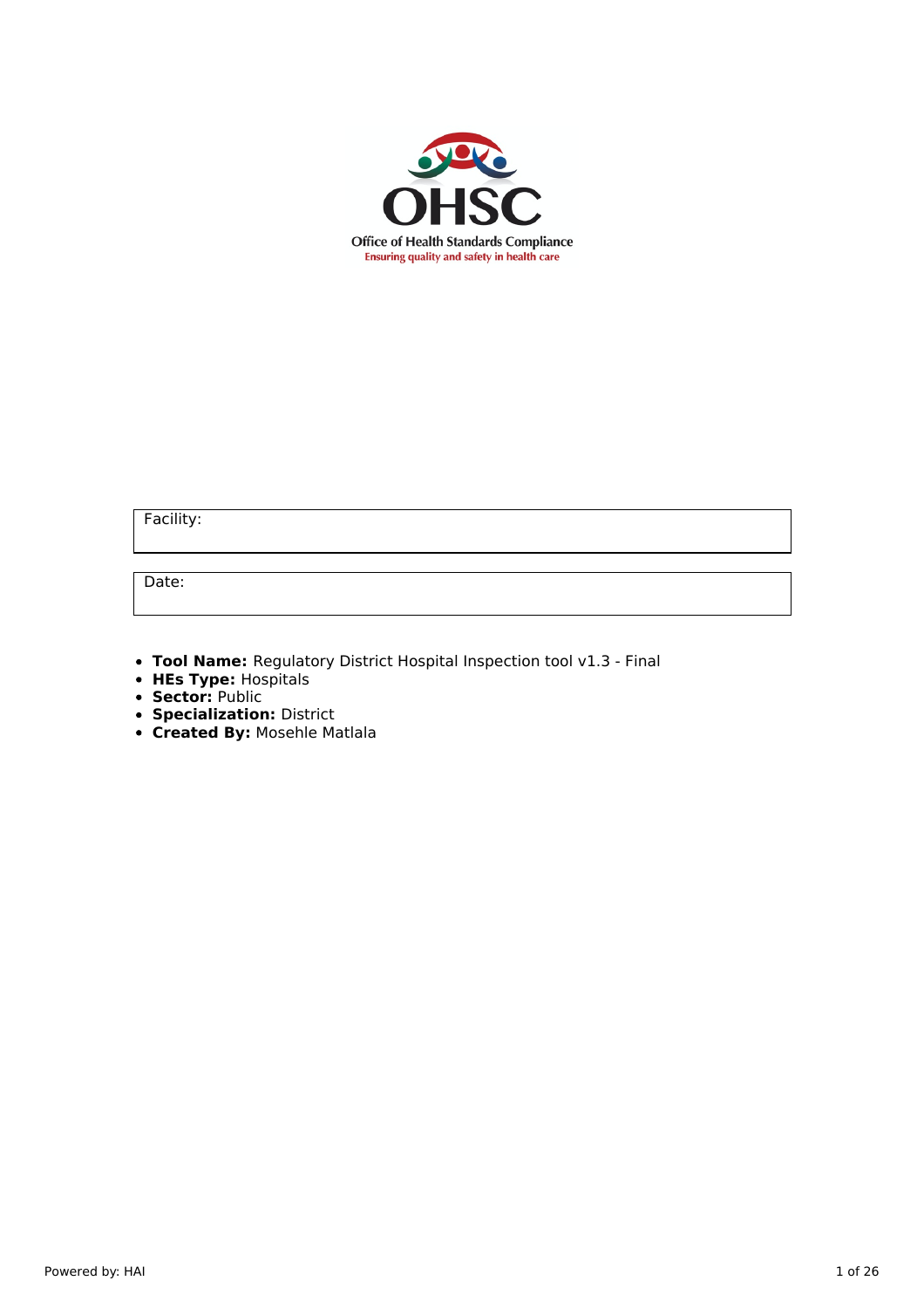# **9 Pharmacy**

## **Domain 9.1 USER RIGHTS**

**Sub Domain 9.1.1 4** User information

**Standard 9.1.1.1 4(1)** The health establishment must ensure that users are provided with adequate information about the health care services available at the health establishment and information about accessing those services.

#### **Criterion 9.1.1.1.1 4(2)(a)(ii) The health establishment must provide users with information relating to service opening and closing times.**

**9.1.1.1.1.1** Legible signage at the entrance to the pharmacy indicates the days and times when services are offered.

#### **Assessment type:** Observation - **Risk rating:** Essential measure

The service opening and closing times must be displayed at the entrance of the pharmacy. The information must be legible. Not applicable: Never

| Score | <b>Comment</b> |
|-------|----------------|
|       |                |
|       |                |

#### **Criterion 9.1.1.1.2 4(2)(a)(iv) The health establishment must provide users with information relating to the complaints, compliments and suggestions management system.**

**9.1.1.1.2.1** A complaints toolkit is available at pharmacy.

#### **Assessment type:** Observation - **Risk rating:** Essential measure

Verify whether the complaint forms, box and poster are available at the pharmacy. Score 1 if compliant and score 0 if not compliant. NB: In small health establishment, the toolkit can be in close proximity to the pharmacy.

| <b>Score</b> | <b>Comment</b> |
|--------------|----------------|
|              |                |
|              |                |

| <b>Aspects</b>                                                                                                                                                                    | <b>Score</b> | Comment |
|-----------------------------------------------------------------------------------------------------------------------------------------------------------------------------------|--------------|---------|
| 1. Lockable complaints box is visibly placed next to the unit.                                                                                                                    |              |         |
| 2. Complaints box is fixed to wall or a flat surface.                                                                                                                             |              |         |
| 3. Official complaint forms in at least two commonly spoken<br>official languages are available next to box or there is an<br>indication on the poster where to obtain the forms. |              |         |
| 4. Standardised poster describing process to follow to lodge<br>a complaint is visibly displayed.                                                                                 |              |         |
| 5. Poster on complaints is available in at least two of the<br>official languages commonly spoken in the area.                                                                    |              |         |

## **Sub Domain 9.1.2 5** Access to care

**Standard 9.1.2.1 5(1)** The health establishment must ensure that users are attended to in a manner which is consistent with the nature and severity of their health condition.

## **Criterion 9.1.2.1.1 5(2)(a) The health establishment must implement a system of triage.**

**9.1.2.1.1.1** A process to fast-track users with special needs is implemented.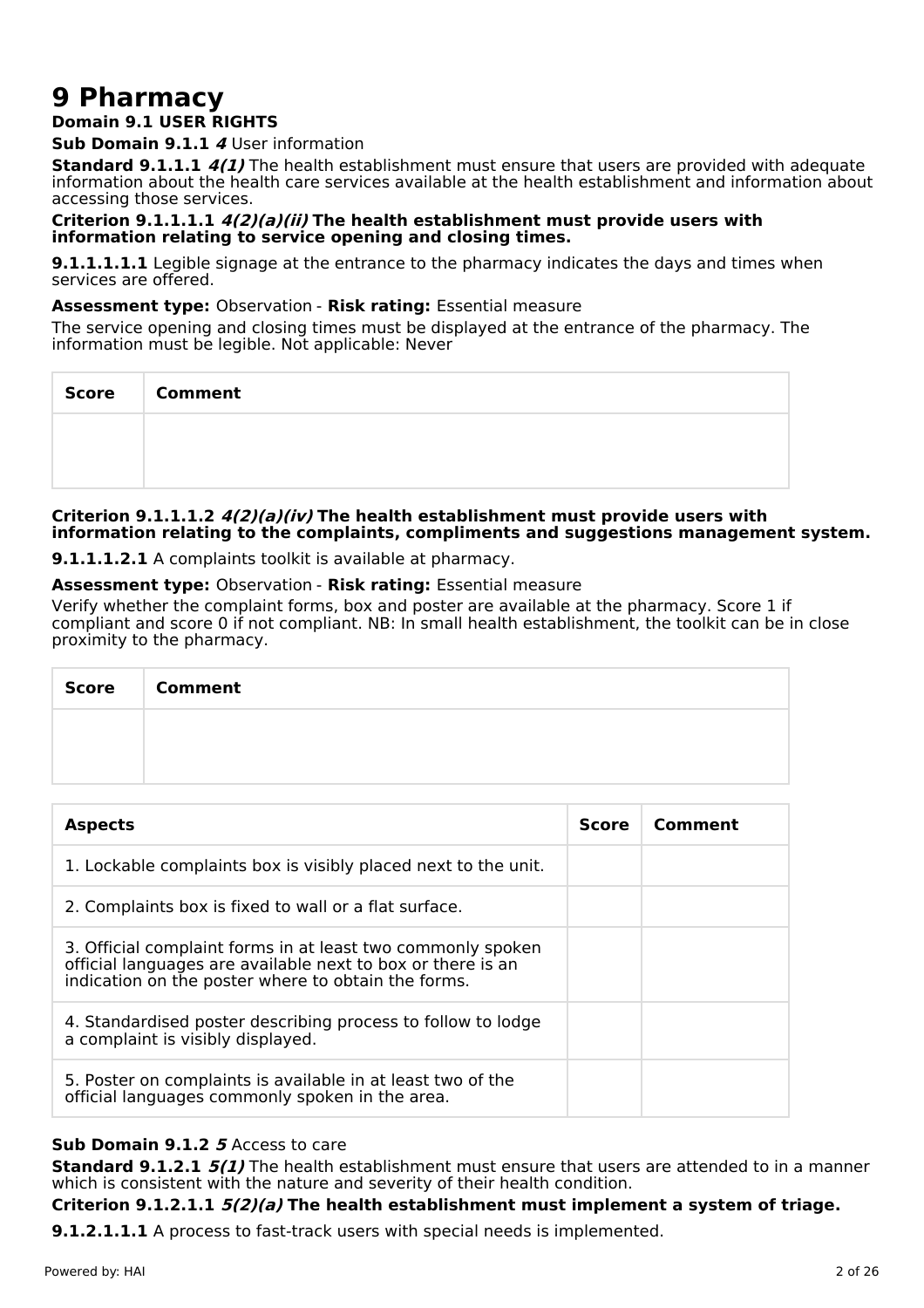## **Assessment type:** Observation - **Risk rating:** Vital measure

Special needs refers to users who are severely immunocompromised, very sick, frail, elderly or postoperative .It must be evident from observing the activities in the waiting area that there is a process of assessing and determining the order in which users should be assisted, based on their need for care. The criteria used for this process must be explicitly stated to users, either in a written or verbal manner or a designated window for dispensing. Evidence of adherence to these criteria must be observed by pharmacy personnel. Not applicable: Where, at the time of the inspection, no very sick, frail or elderly or post operative care users were attending the pharmacy.

| <b>Score</b> | <b>Comment</b> |
|--------------|----------------|
|              |                |
|              |                |

## **Sub Domain 9.1.3 22** Waiting times

**Standard 9.1.3.1 22** The health establishment must monitor waiting times against the National Core Standards for Health Establishments in South Africa.

#### **Criterion 9.1.3.1.1 22 Waiting times are monitored and improvement plans are implemented.**

**9.1.3.1.1.1** The locally agreed target waiting time for the pharmacy is displayed.

## **Assessment type:** Observation - **Risk rating:** Essential measure

The aim of this requirement is to give users an indication of how long they should expect to wait in the pharmacy, and to assist pharmacy personnel to work within the scope of the waiting time target. The waiting time must be displayed in an area that is easily visible to waiting users. Not applicable: Never

| Score   Comment |
|-----------------|
|                 |
|                 |

## **9.1.3.1.1.2** Compliance with waiting time target(s) in the unit is monitored.

## **Assessment type:** Document - **Risk rating:** Essential measure

Request the previous six months' tools used for monitoring waiting times at the pharmacy. Not applicable: Never

| <b>Score</b> | <b>Comment</b> |
|--------------|----------------|
|              |                |
|              |                |

## **Domain 9.2 CLINICAL GOVERNANCE AND CLINICAL CARE**

**Sub Domain 9.2.1 6** User health records and management

**Standard 9.2.1.1 6(1)** The health establishment must ensure that health records of health care users are protected, managed and kept confidential in line with section 14, 15 and 17 of the Act. **Criterion 9.2.1.1.1 6(2)(b) The health establishment must ensure confidentiality of health records.**

**9.2.1.1.1.1** A "No unauthorised entry" sign is displayed on the door of the pharmacy.

#### **Assessment type:** Observation - **Risk rating:** Vital measure

Verify whether the pharmacy door displays a sign reading "No unauthorised entry". Any other sign, e.g. "Staff only", will be scored non-compliant. Not applicable: Never

|--|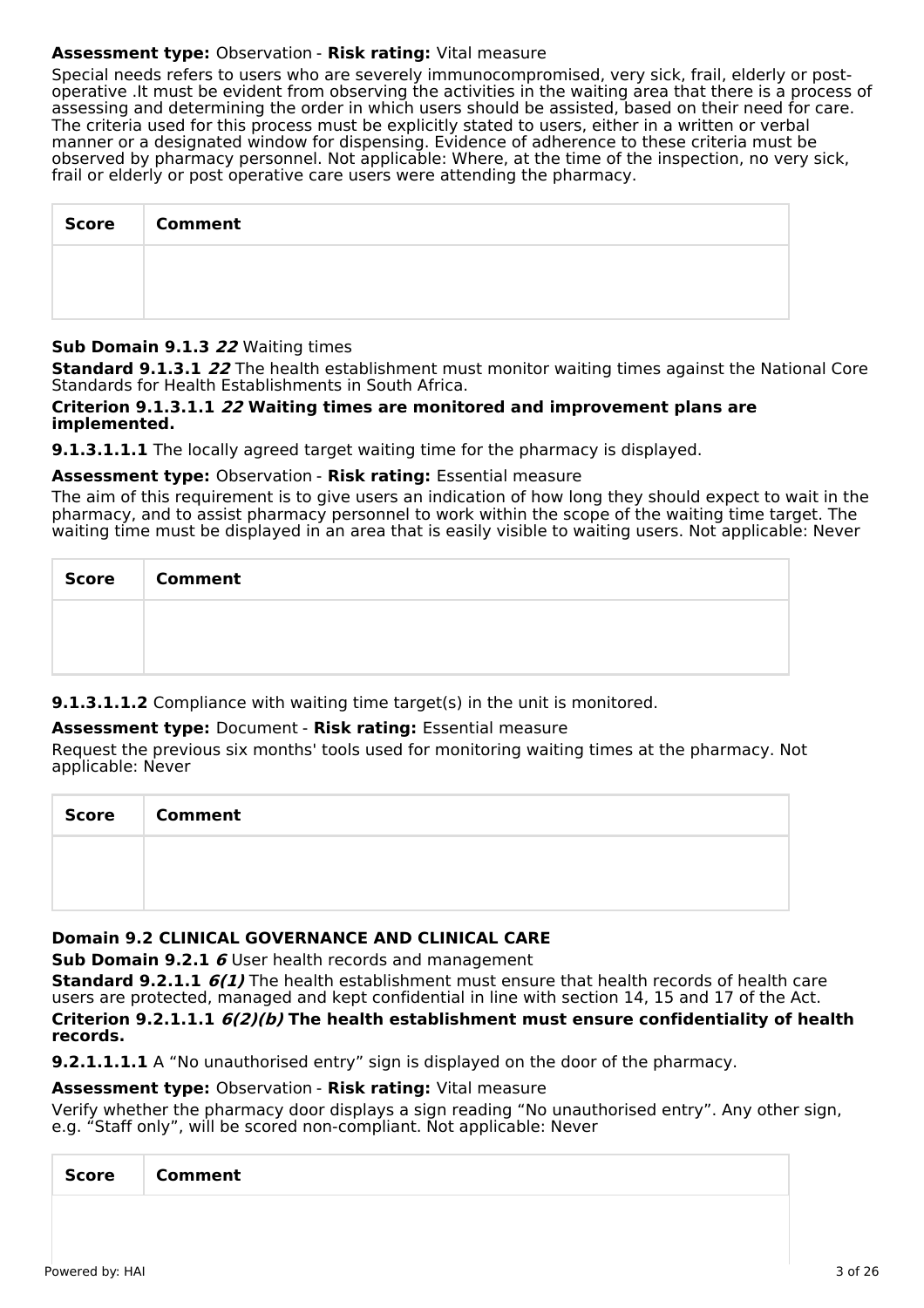## **9.2.1.1.1.2** Access to the pharmacy is controlled at all times.

## **Assessment type:** Observation - **Risk rating:** Vital measure

The pharmacy should have a lockable security gate or access-controlled door to which only pharmacy personnel have access. Pharmacy personnel holding the keys/access cards/access codes must keep them on their person and not leave them lying around. Not applicable: Never

| <b>Score</b> | <b>Comment</b> |
|--------------|----------------|
|              |                |
|              |                |

## **9.2.1.1.1.3** Confidentiality of health records is maintained.

## **Assessment type:** Observation - **Risk rating:** Vital measure

Observe how user health records are managed in the unit and determine whether unauthorised individuals would be able to access the information in the health records. This includes but not limited to health records being used during dispensing, for clinical audits or other administrative purposes. Such records should be kept in a manner that safeguards against unauthorised access to the content of the health record. Not applicable: Never

| Score   Comment |
|-----------------|
|                 |
|                 |

## **Sub Domain 9.2.2 7** Clinical management

**Standard 9.2.2.1 7(1)** The health establishment must establish and maintain clinical management systems, structures and procedures that give effect to national policies and guidelines.

#### **Criterion 9.2.2.1.1 7 Healthcare providers are informed on the health establishment and their specific responsibilities.**

**9.2.2.1.1.1** Health care personnel have been informed about the Standard Operating Procedures of the unit and health establishment.

#### **Assessment type:** Document - **Risk rating:** Essential measure

Documented evidence that personnel have been informed about the Standard Operating Procedures of the unit and health establishment must be available. This could include but is not limited to distribution lists which include personnel signatures to indicate they have read and understood the document (which must be dated and signed),proof of attendance at meetings where policies, guidelines and standard operating procedures are discussed, or similar evidence for electronic distribution. Score 1 if such evidence is available and score 0 if it is not available.

| Score   Comment |
|-----------------|
|                 |
|                 |

| <b>Aspects</b>                            | Score | Comment |
|-------------------------------------------|-------|---------|
| 1. Confidentiality of user health records |       |         |
| 2. Accessing medicines after hours        |       |         |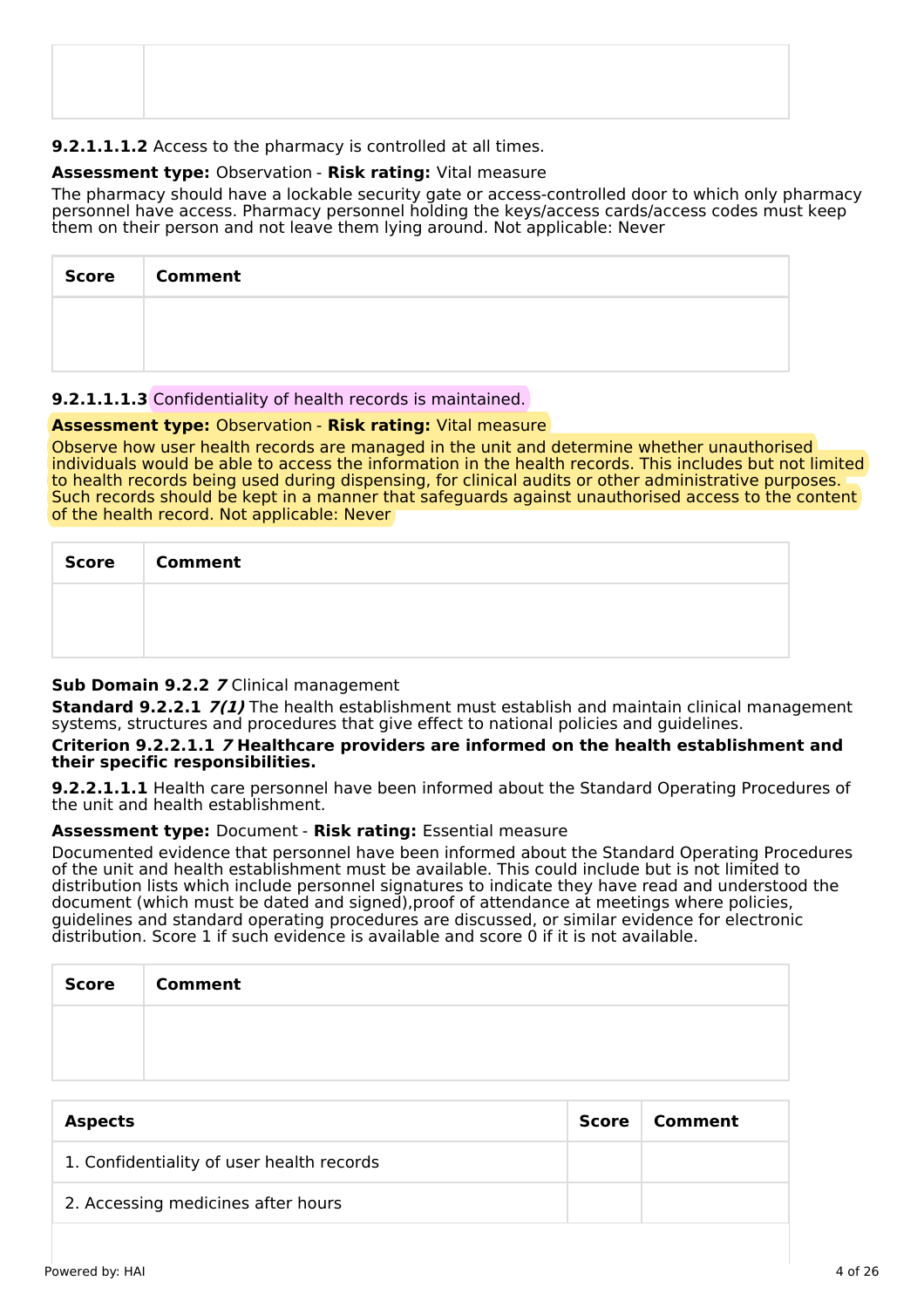| 3. Reporting of adverse drug reactions   |  |
|------------------------------------------|--|
| 4. Storage of schedule 5 and 6 medicines |  |

**Standard 9.2.2.2 7(2)** (b) A health establishment must establish and maintain systems, structures and programmes to manage clinical risk.

#### **Criterion 9.2.2.2.1 7 The health establishment implements process to ensure environmental cleanliness.**

**9.2.2.2.1.1** All work completed is verified by the cleaning supervisor or delegated pharmacy personnel.

## **Assessment type:** Document - **Risk rating:** Essential measure

Daily inspections will ensure the cleanliness of the pharmacy. The person responsible for overseeing the cleaning service must inspect the pharmacy daily to confirm that cleaning has been carried out according to the schedule and that all areas attended to have been effectively cleaned. Monitoring tools (including, but not limited to, checklist/tick sheets) listing all cleaning tasks must be completed for each room or area. Not applicable: Never

| Score   Comment |
|-----------------|
|                 |
|                 |

**9.2.2.2.1.2** The unit is observed to be clean.

## **Assessment type:** Observation - **Risk rating:** Vital measure

Inspector to observe general cleanliness of the unit including but not limited to whether the unit is free of dirt, dust and stains . Not applicable: Never

| <b>Score</b> | <b>Comment</b> |
|--------------|----------------|
|              |                |
|              |                |

## **Criterion 9.2.2.2.2 7 The health establishment must have a functional quality management system**

**9.2.2.2.2.1** Quality improvement plans are developed by health care personnel.

## **Assessment type:** Document - **Risk rating:** Essential measure

Request the quality improvement plan of the unit from the previous six months. Verify whether the aspects listed below are documented. Score if aspect is documented and 0 if not. NB: Score not applicable where no gaps have been identified.

| Score | <b>Comment</b> |
|-------|----------------|
|       |                |
|       |                |

| <b>Aspects</b>                                        | <b>Score</b> | Comment |
|-------------------------------------------------------|--------------|---------|
| 1. Gaps identified                                    |              |         |
| 2. Activities required or implemented to address gaps |              |         |
| 3. Healthcare personnel responsible                   |              |         |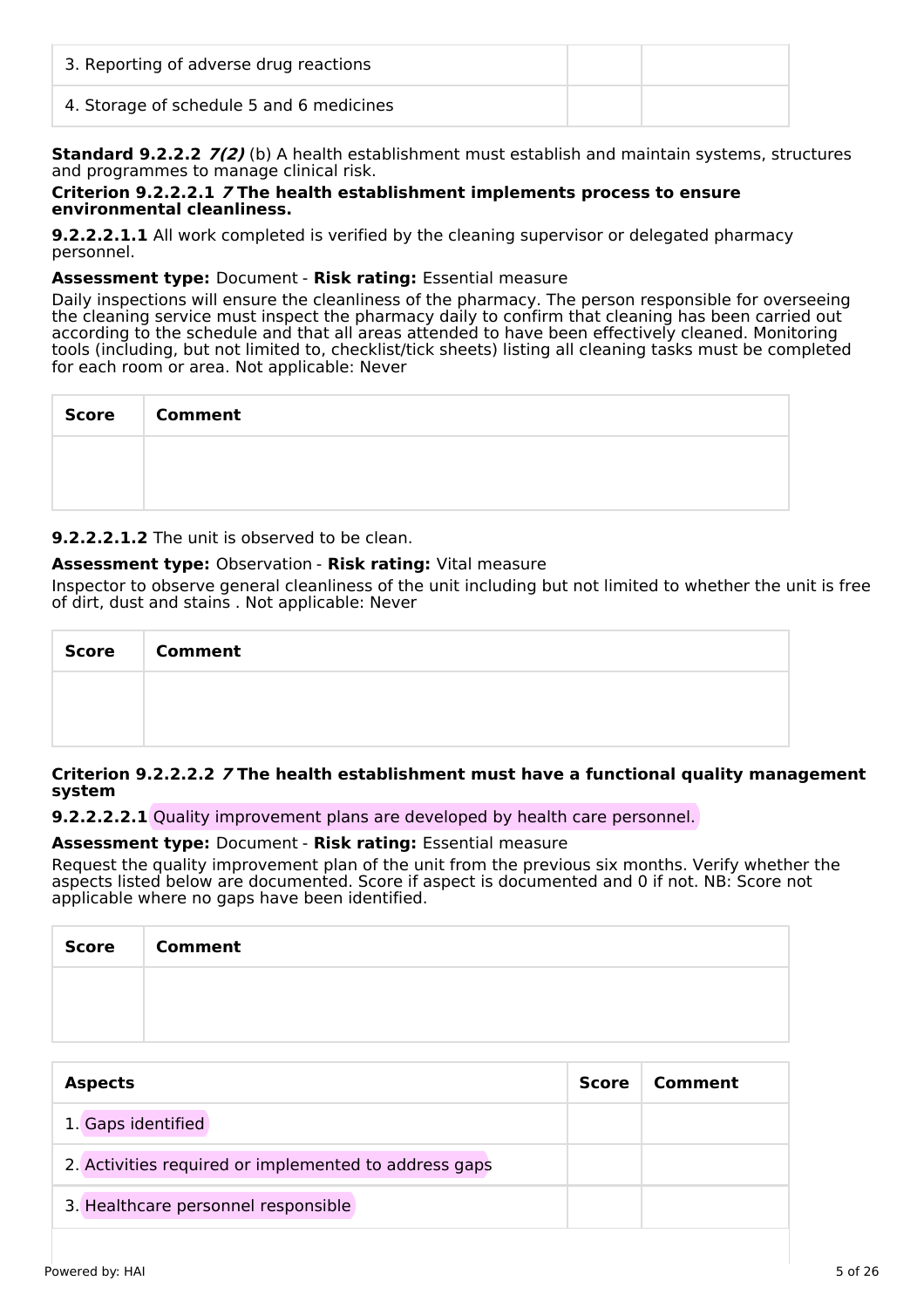|--|

#### **9.2.2.2.2.2** Corrective action has been taken to improve the quality of service provided where gaps are identified.

## **Assessment type:** Document - **Risk rating:** Vital measure

Evidence must be available that the action specified in the quality improvement plan was implemented. Not applicable: Where there were no gaps identified.

| <b>Score</b> | <b>Comment</b> |
|--------------|----------------|
|              |                |
|              |                |

#### **Criterion 9.2.2.2.3 7 Communication systems must be available and functional to facilitate adequate user care, and safety of user and health care personnel.**

**9.2.2.2.3.1** Functional telephones are available and accessible in the pharmacy.

## **Assessment type:** Observation - **Risk rating:** Essential measure

Maintaining and sustaining communication are essential for user safety. Telephones must be functional and available in the pharmacy. Not applicable: Never

| Score   Comment |
|-----------------|
|                 |
|                 |

#### **Criterion 9.2.2.2.4 7 Users must be counselled appropriately to ensure adherence to therapy.**

**9.2.2.2.4.1** Users receiving medicine have a clear understanding of how and when to take their medicine and any other relevant information.

## **Assessment type:** Patient interview - **Risk rating:** Essential measure

Interview three users who have received medicines and ask them the questions below. Score 1 if the answer is 'yes' and 0 if the answer is 'no'.

| <b>Score</b> | <b>Comment</b> |
|--------------|----------------|
|              |                |
|              |                |

#### Unit 1 User 1

| <b>Aspects</b>                                                                                                                                                                                    | <b>Score</b> | Comment |
|---------------------------------------------------------------------------------------------------------------------------------------------------------------------------------------------------|--------------|---------|
| 1. Did the pharmacist or post basic pharmacist assistant or<br>learner post basic pharmacist assistant or intern pharmacist<br>explain to you the purpose of each medicine?                       |              |         |
| 2. Did the pharmacist or post-basic pharmacist assistant or<br>learner post basic pharmacist assistant or intern pharmacist<br>explain to you when to take your medicine/s?                       |              |         |
| 3. Did the pharmacist or post basic pharmacist assistant or<br>learner post basic pharmacist assistant or intern pharmacist<br>explain if you should take the medicine/s with or without<br>food? |              |         |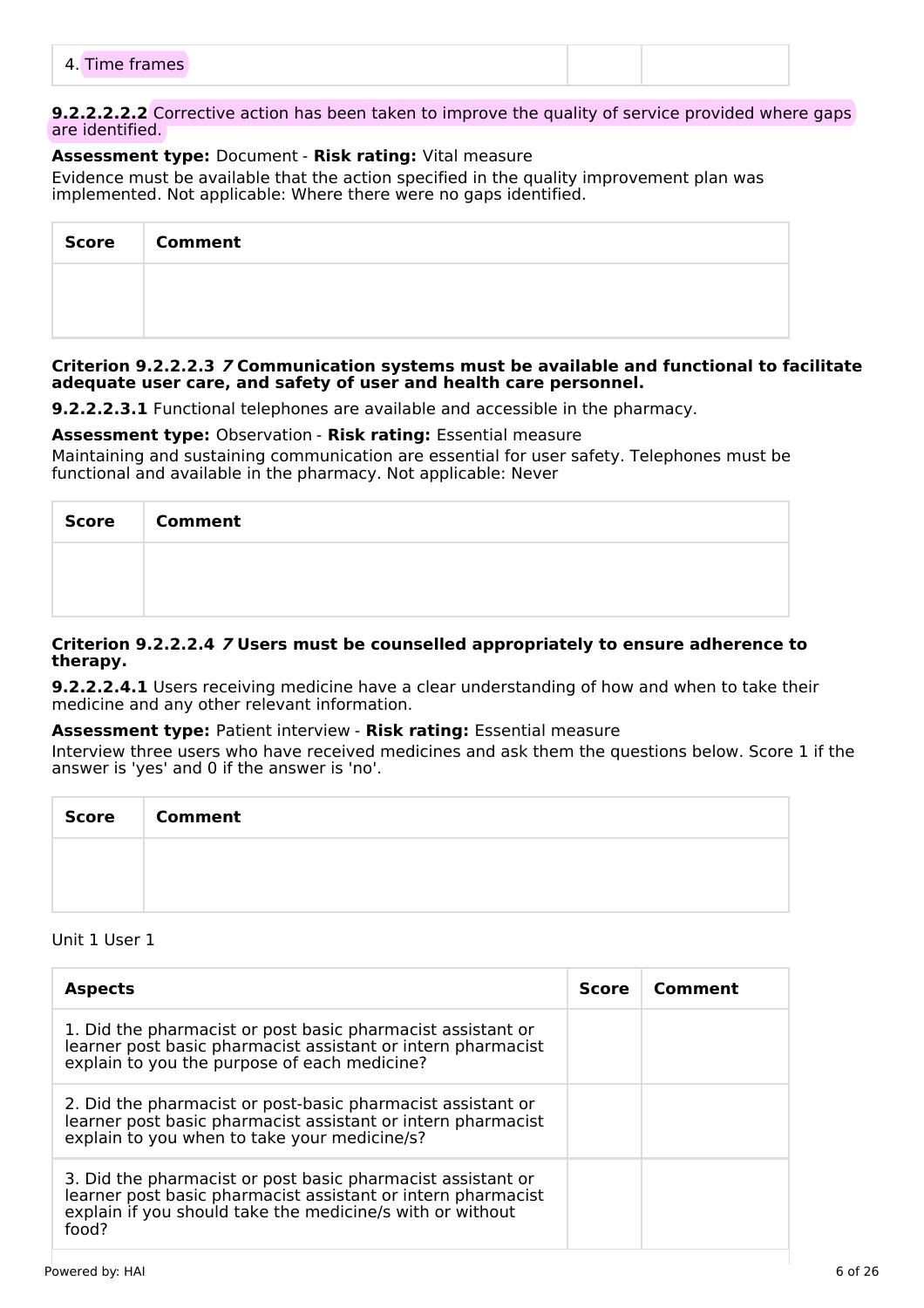| 4. Did the pharmacist or post basic pharmacist assistant or<br>learner post basic pharmacist assistant or intern pharmacist<br>explain to you the most common side-effects you may<br>experience from the medicine/s?                       |  |
|---------------------------------------------------------------------------------------------------------------------------------------------------------------------------------------------------------------------------------------------|--|
| 5. Did the pharmacist or post basic pharmacist assistant or<br>learner post basic pharmacist assistant or intern pharmacist<br>give you the opportunity to ask any questions or discuss<br>anything that worries you about your medicine/s? |  |

## Unit 2 User 2

| <b>Aspects</b>                                                                                                                                                                                                                              | <b>Score</b> | Comment |
|---------------------------------------------------------------------------------------------------------------------------------------------------------------------------------------------------------------------------------------------|--------------|---------|
| 1. Did the pharmacist or post basic pharmacist assistant or<br>learner post basic pharmacist assistant or intern pharmacist<br>explain to you the purpose of each medicine?                                                                 |              |         |
| 2. Did the pharmacist or post-basic pharmacist assistant or<br>learner post basic pharmacist assistant or intern pharmacist<br>explain to you when to take your medicine/s?                                                                 |              |         |
| 3. Did the pharmacist or post basic pharmacist assistant or<br>learner post basic pharmacist assistant or intern pharmacist<br>explain if you should take the medicine/s with or without<br>food?                                           |              |         |
| 4. Did the pharmacist or post basic pharmacist assistant or<br>learner post basic pharmacist assistant or intern pharmacist<br>explain to you the most common side-effects you may<br>experience from the medicine/s?                       |              |         |
| 5. Did the pharmacist or post basic pharmacist assistant or<br>learner post basic pharmacist assistant or intern pharmacist<br>give you the opportunity to ask any questions or discuss<br>anything that worries you about your medicine/s? |              |         |

## Unit 3 User 3

| <b>Aspects</b>                                                                                                                                                                                                        | Score | Comment |
|-----------------------------------------------------------------------------------------------------------------------------------------------------------------------------------------------------------------------|-------|---------|
| 1. Did the pharmacist or post basic pharmacist assistant or<br>learner post basic pharmacist assistant or intern pharmacist<br>explain to you the purpose of each medicine?                                           |       |         |
| 2. Did the pharmacist or post-basic pharmacist assistant or<br>learner post basic pharmacist assistant or intern pharmacist<br>explain to you when to take your medicine/s?                                           |       |         |
| 3. Did the pharmacist or post basic pharmacist assistant or<br>learner post basic pharmacist assistant or intern pharmacist<br>explain if you should take the medicine/s with or without<br>food?                     |       |         |
| 4. Did the pharmacist or post basic pharmacist assistant or<br>learner post basic pharmacist assistant or intern pharmacist<br>explain to you the most common side-effects you may<br>experience from the medicine/s? |       |         |
|                                                                                                                                                                                                                       |       |         |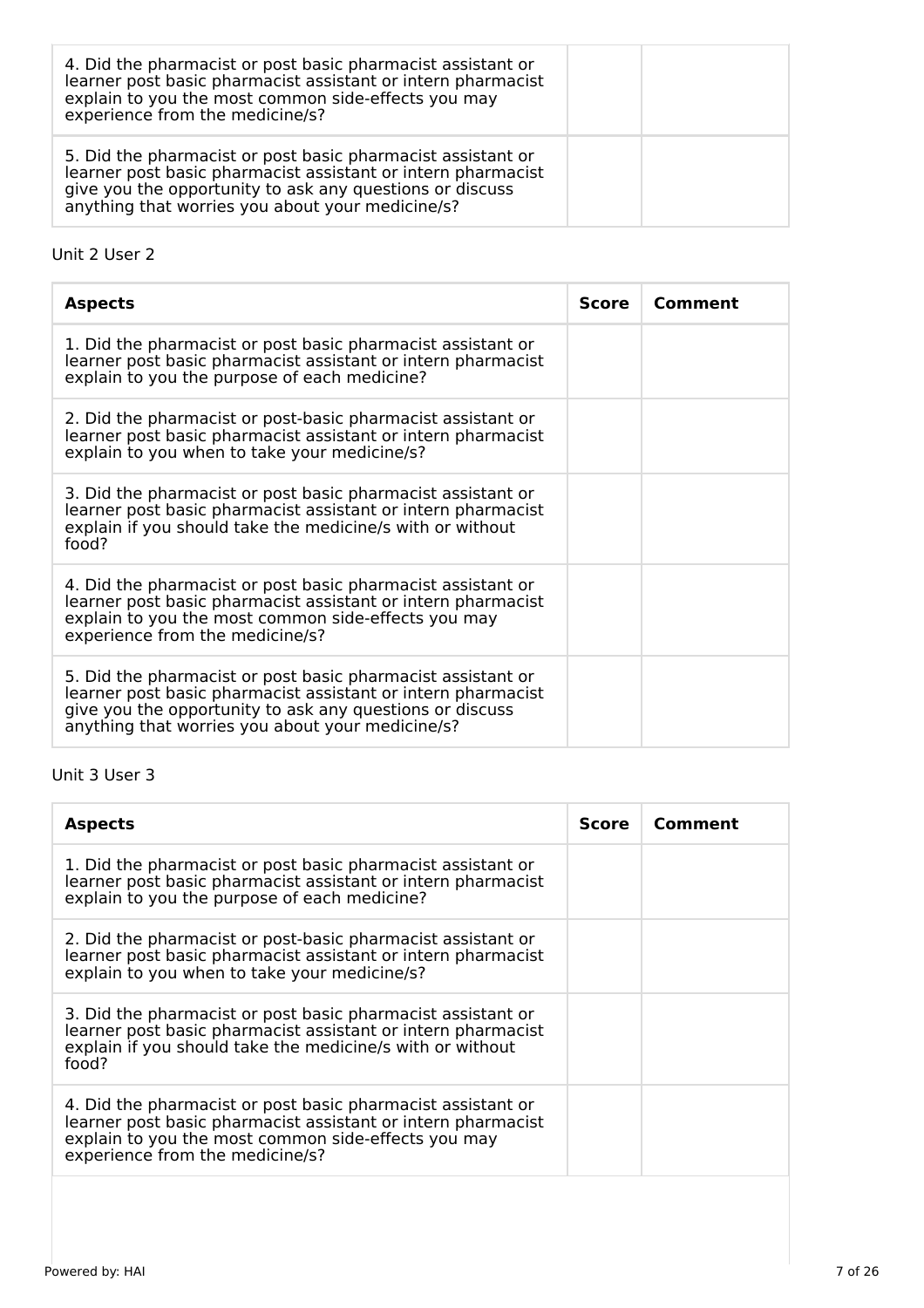| 5. Did the pharmacist or post basic pharmacist assistant or<br>learner post basic pharmacist assistant or intern pharmacist<br>give you the opportunity to ask any questions or discuss<br>anything that worries you about your medicine/s? |  |  |
|---------------------------------------------------------------------------------------------------------------------------------------------------------------------------------------------------------------------------------------------|--|--|
|---------------------------------------------------------------------------------------------------------------------------------------------------------------------------------------------------------------------------------------------|--|--|

#### **Criterion 9.2.2.2.5 7 The pharmacy must be licensed by the Director-General of the National Department of Health.**

**9.2.2.2.5.1** The licence for the pharmacy issued by the Director-General of the National Department of Health is available.

#### **Assessment type:** Document - **Risk rating:** Vital measure

This will promote user safety by ensuring that the pharmacy meets all legal requirements. The licence issued by the Director-General of the National Department of Health must be displayed. Not applicable: Never

| <b>Score</b> | <b>Comment</b> |
|--------------|----------------|
|              |                |
|              |                |

#### **Criterion 9.2.2.2.6 7 The pharmacy must be registered with the South African Pharmacy Council.**

**9.2.2.2.6.1** The current certificate of recording of a pharmacy with the South African Pharmacy Council or proof of the annual fee payment is available.

## **Assessment type:** Document - **Risk rating:** Vital measure

The current certificate of registration of the health establishment's pharmacy with the South African Pharmacy Council or proof that the annual fee payment is up to date must be visibly displayed in the pharmacy. Not applicable: To pre May 2003 pharmacies. \*Pre-May 2003 Pharmacies refers to all Pharmacies that were registered with SAPC on or before this date and they are deemed to be licensed\* Reference: South African Pharmacy Council: Pharmacy Inspections and Guide to Compliance

| Score | <b>Comment</b> |
|-------|----------------|
|       |                |
|       |                |

#### **Criterion 9.2.2.2.7 7 The designated pharmacist must be registered with the South African Pharmacy Council.**

**9.2.2.2.7.1** Proof of registration with the South African Pharmacy Council of all pharmacist(s)and pharmacist assistant(s) is available.

## **Assessment type:** Document - **Risk rating:** Vital measure

Definition according to the Pharmacy Act: Pharmacist's assistant means a natural person registered in one of the following categories:(a) pharmacist's assistant (learner basic);(b) pharmacist's assistant (basic);(c) pharmacist's assistant (learner post- basic);(d) pharmacist's assistant (post -basic);(e) pharmacy technician (learner) (f) pharmacy technician (student);(f) pharmacy technician (trainee);(q) pharmacy technician; or(h) pharmacy student; which constitute the various categories of pharmacy support personnel registered as such in terms of the Act' The current certificate of registration with the South African Pharmacy Council of all pharmacist(s), pharmacist assistant(s) must be visibly displayed in the pharmacy or available in a file. Electronic evidence will be accepted. Not applicable: Never

| <b>Score</b> | <b>Comment</b> |
|--------------|----------------|
|              |                |
|              |                |

**Criterion 9.2.2.2.8 7 Practices for dispensing medicines must comply with the Pharmacy Act 53 of 1974, the Medicines and Related Substances Act 101 of 1965 and relevant** Powered by: HAI 8 of 26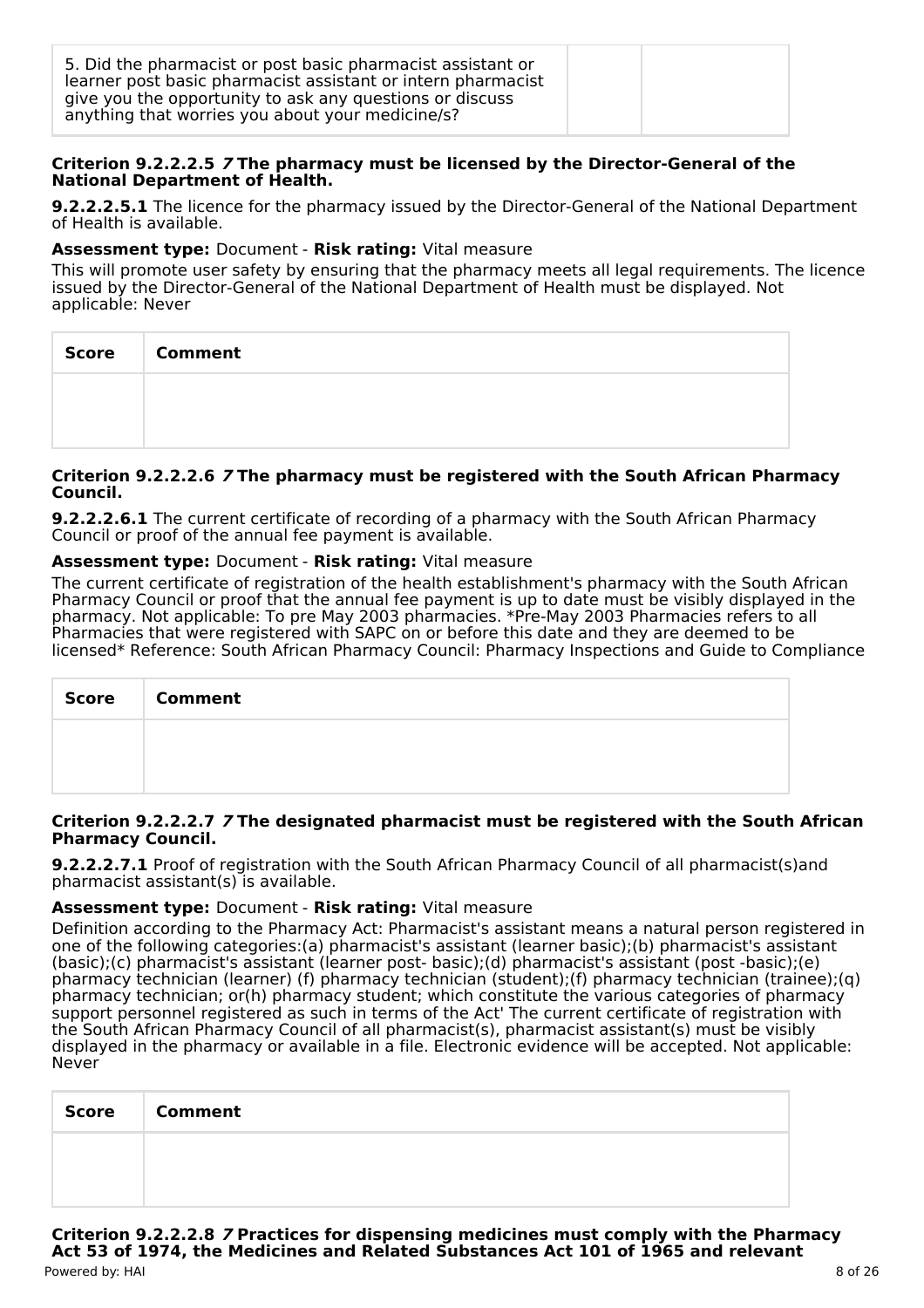## **regulations.**

**9.2.2.2.8.1** Medicines dispensed for users are labelled in accordance with applicable legislation.

#### **Assessment type:** Observation - **Risk rating:** Vital measure

Request permission from three users to assess the medicine that has been dispensed to them on the day of the inspection. Verify whether the medicine dispensed complies with the requirements below. Score 1 if the aspect is compliant and 0 if not compliant.

| Score   Comment |
|-----------------|
|                 |
|                 |

## Unit 1 User 1

| <b>Aspects</b>                                                                                                                 | <b>Score</b> | Comment |
|--------------------------------------------------------------------------------------------------------------------------------|--------------|---------|
| 1. Labels of dispensed medicines are clear and legible.                                                                        |              |         |
| 2. Label affixed to medicine does not obstruct or cover the<br>expiry date.                                                    |              |         |
| 3. Label affixed to medicine includes user's name.                                                                             |              |         |
| 4. Label affixed to medicine includes the name of the<br>medicine.                                                             |              |         |
| 5. Label affixed to medicine includes dosage and directions<br>for use.                                                        |              |         |
| 6. Label affixed to medicine contains the name and address<br>of the health establishment where the medicine was<br>dispensed. |              |         |
| 7. Label affixed to medicine includes date of dispensing.                                                                      |              |         |
| 8. Reference number or prescription number (where<br>applicable)                                                               |              |         |
| 9. Cautionary or advisory labels and instructions (where<br>appropriate)                                                       |              |         |

## Unit 2 User 2

| <b>Aspects</b>                                                              | <b>Score</b> | Comment |
|-----------------------------------------------------------------------------|--------------|---------|
| 1. Labels of dispensed medicines are clear and legible.                     |              |         |
| 2. Label affixed to medicine does not obstruct or cover the<br>expiry date. |              |         |
| 3. Label affixed to medicine includes user's name.                          |              |         |
| 4. Label affixed to medicine includes the name of the<br>medicine.          |              |         |
| 5. Label affixed to medicine includes dosage and directions<br>for use.     |              |         |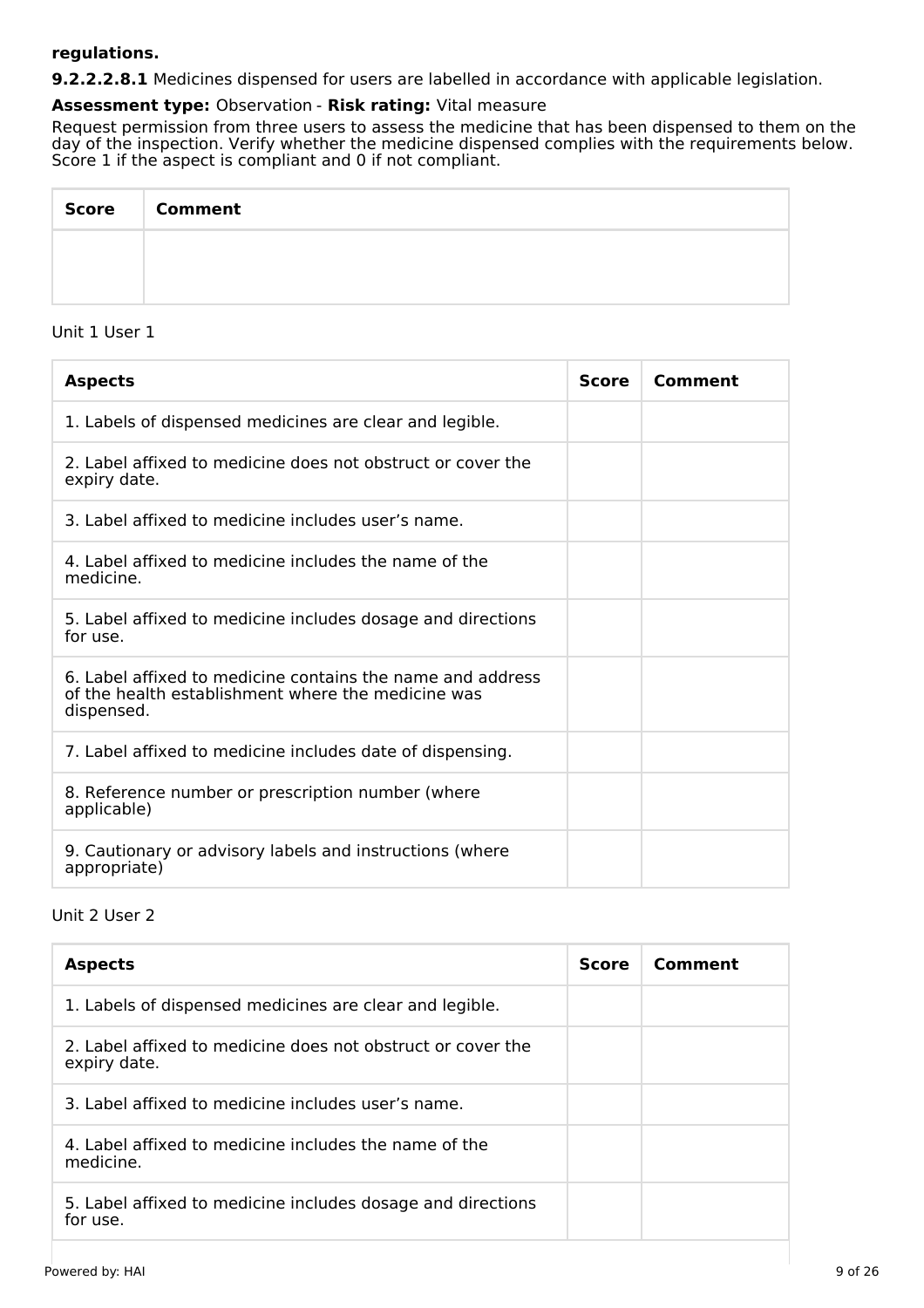| 6. Label affixed to medicine contains the name and address<br>of the health establishment where the medicine was<br>dispensed. |
|--------------------------------------------------------------------------------------------------------------------------------|
| 7. Label affixed to medicine includes date of dispensing.                                                                      |
| 8. Reference number or prescription number (where<br>applicable)                                                               |
| 9. Cautionary or advisory labels and instructions (where<br>appropriate)                                                       |

Unit 3 User 3

| <b>Aspects</b>                                                                                                                 | <b>Score</b> | Comment |
|--------------------------------------------------------------------------------------------------------------------------------|--------------|---------|
| 1. Labels of dispensed medicines are clear and legible.                                                                        |              |         |
| 2. Label affixed to medicine does not obstruct or cover the<br>expiry date.                                                    |              |         |
| 3. Label affixed to medicine includes user's name.                                                                             |              |         |
| 4. Label affixed to medicine includes the name of the<br>medicine.                                                             |              |         |
| 5. Label affixed to medicine includes dosage and directions<br>for use.                                                        |              |         |
| 6. Label affixed to medicine contains the name and address<br>of the health establishment where the medicine was<br>dispensed. |              |         |
| 7. Label affixed to medicine includes date of dispensing.                                                                      |              |         |
| 8. Reference number or prescription number (where<br>applicable)                                                               |              |         |
| 9. Cautionary or advisory labels and instructions (where<br>appropriate)                                                       |              |         |

#### **Criterion 9.2.2.2.9 7 Users must obtain their medicines from the pharmacy on the day of their visit.**

**9.2.2.2.9.1** Scripts in the pharmacy are correlated with the medicines dispensed to confirm that medicines were received as prescribed.

#### **Assessment type:** Patient record audit - **Risk rating:** Vital measure

Select three user scripts in the pharmacy and ask the dispensing healthcare provider to show what medicines were dispensed against this script. If all medicines as prescribed were dispensed, score 1. If the user has not received all the medicines as prescribed, score 0. Note: Where prescribed medicines were declined by the user it should be documented in the health record.

| <b>Score</b> | <b>Comment</b> |
|--------------|----------------|
|              |                |
|              |                |
|              |                |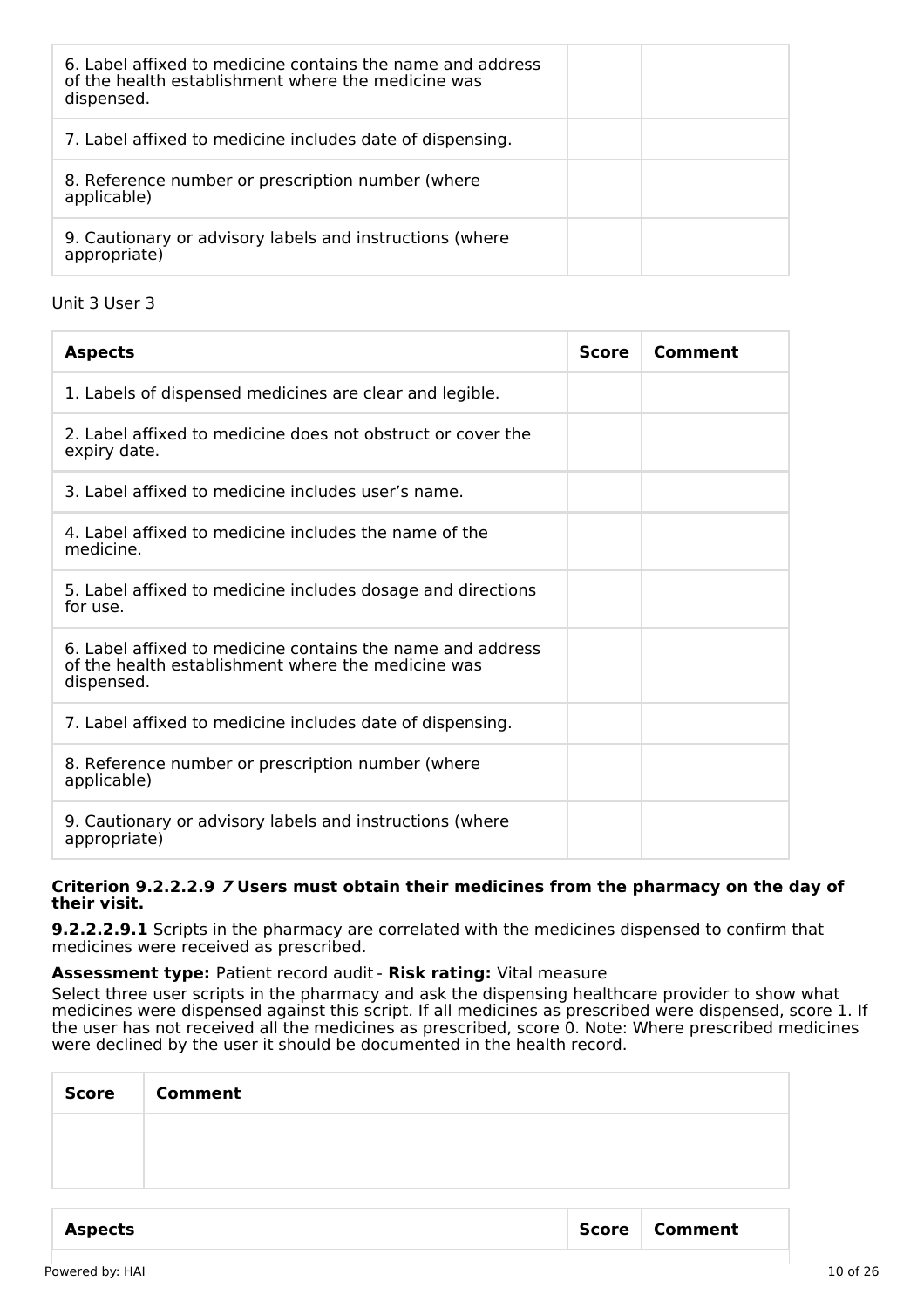| 1. User health record 1 |  |
|-------------------------|--|
| 2. User health record 2 |  |
| 3. User health record 3 |  |

#### **Criterion 9.2.2.2.10 7 Medicines must be stored and managed in compliance with the Pharmacy Act 53 of 1974, the Medicines and Related Substances Act 101 of 1965 and the relevant rules and regulations.**

**9.2.2.2.10.1** The pharmacy has functional room thermometer(s).

## **Assessment type:** Observation - **Risk rating:** Vital measure

A functional thermometer(s) must be available. Not applicable: Never

| Score   Comment |
|-----------------|
|                 |
|                 |

## **9.2.2.2.10.2** The temperature of the pharmacy is maintained within the safety range.

## **Assessment type:** Document - **Risk rating:** Vital measure

Use the checklist below to verify whether the temperature in the pharmacy is maintained between 15 and 25 degrees Celsius. Score 1 if the aspect is compliant and 0 if not compliant.

| Score | <b>Comment</b> |
|-------|----------------|
|       |                |
|       |                |

| <b>Aspects</b>                                                                                                                                                                                                                                               | <b>Score</b> | Comment |
|--------------------------------------------------------------------------------------------------------------------------------------------------------------------------------------------------------------------------------------------------------------|--------------|---------|
| 1. The temperature of the pharmacy is recorded daily.<br>Explanatory note: This serves to assess whether the health<br>establishment consistently monitors the room temperature.<br>Request temperature monitoring sheets from the previous<br>three months. |              |         |
| 2. The temperature of the pharmacy is maintained between<br>15 and 25 degrees Celsius.                                                                                                                                                                       |              |         |

## **9.2.2.2.10.3** Covid 19 vaccines are stored as per manufacturer's instructions.

## **Assessment type:** Observation - **Risk rating:** Vital measure

Review the vaccine manufacturer's instructions for the storage of the Covid 19 vaccine and assess whether the vaccines are stored as required. Not applicable: Where Covid 19 vaccines are not kept/stored in the health establishment.

| Score   Comment |
|-----------------|
|                 |
|                 |

**9.2.2.2.10.4** Procedures to maintain the cold chain for all thermolabile medicines including vaccines are implemented.

**Assessment type:** Observation - **Risk rating:** Vital measure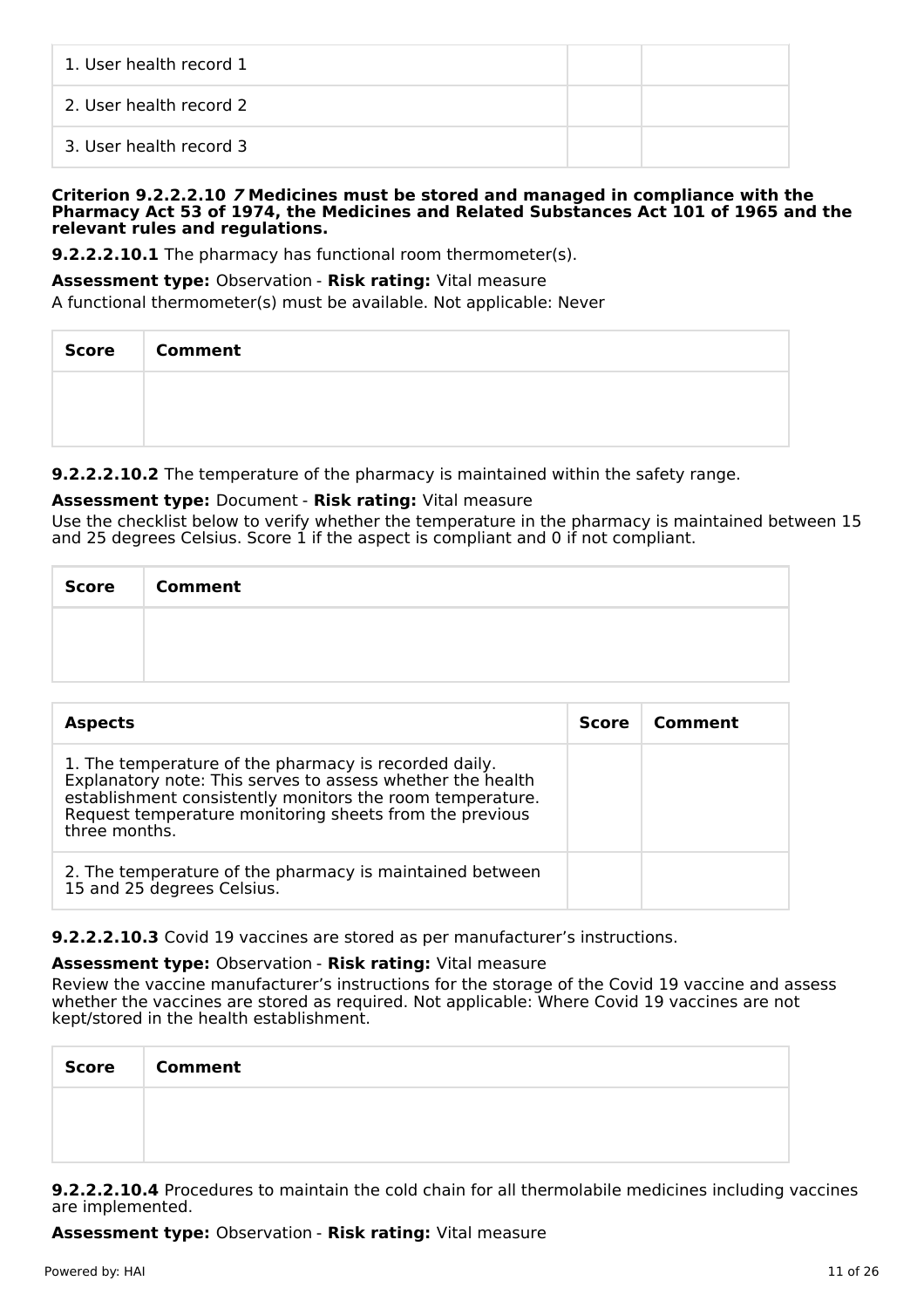| <b>Score</b> | <b>Comment</b> |
|--------------|----------------|
|              |                |
|              |                |

| <b>Aspects</b>                                                                                                                                                                                                                            | Score | Comment |
|-------------------------------------------------------------------------------------------------------------------------------------------------------------------------------------------------------------------------------------------|-------|---------|
| 1. Pharmacy has a vaccine or medicine refrigerator with a<br>thermometer. Explanatory note: The vaccine or medicine<br>refrigerator may be located in any space in the pharmacy. A<br>domestic refrigerator will be scored non-compliant. |       |         |
| 2. Temperature of refrigerator is recorded twice daily, seven<br>hours apart (check three months' records)                                                                                                                                |       |         |
| 3. Temperature of refrigerator is maintained between 2 and 8<br>degrees Celsius (check three months' records)                                                                                                                             |       |         |
| 4. The pharmacy has a cooler box and ice packs for<br>transporting or temporary storage of thermolabile medicines<br>including vaccines.                                                                                                  |       |         |
| 5. There is a functional thermometer in the cooler box.                                                                                                                                                                                   |       |         |

## **Criterion 9.2.2.2.11 7 A functional pharmaceutical and therapeutics committee must be appointed in the health establishment to ensure the rational use of medicines.**

**9.2.2.2.11.1** The terms of reference for the Pharmaceutical and Therapeutics committee, or relevant structure, include the details listed below.

## **Assessment type:** Document - **Risk rating:** Essential measure

Verify whether the aspects listed below are addressed in the terms of reference. Score 1 if the aspect is present and 0 if not present.

| <b>Score</b> | <b>Comment</b> |
|--------------|----------------|
|              |                |
|              |                |

| <b>Aspects</b>                                             | <b>Score</b> | Comment |
|------------------------------------------------------------|--------------|---------|
| 1. Purpose of committee                                    |              |         |
| 2. Multidisciplinary membership required (Composition)     |              |         |
| 3. Roles and responsibilities of forum members (Functions) |              |         |

**9.2.2.2.11.2** The minutes of the Pharmaceutical and Therapeutics committee or relevant structure demonstrate that actions have been taken to ensure rational use of medicine.

## **Assessment type:** Document - **Risk rating:** Essential measure

Minutes of meetings that document discussions relating to the rational use of medicines must be available. The minutes must demonstrate evaluation of the optimal use of medicines, including, but not limited to, protecting users against antibiotic resistance, adherence to evidence-based guidelines and cost-effectiveness of care. The WHO's definition of rational use of medicines is: "Patients receive medicine appropriate to their clinical needs, in doses that meet their own individual requirements, for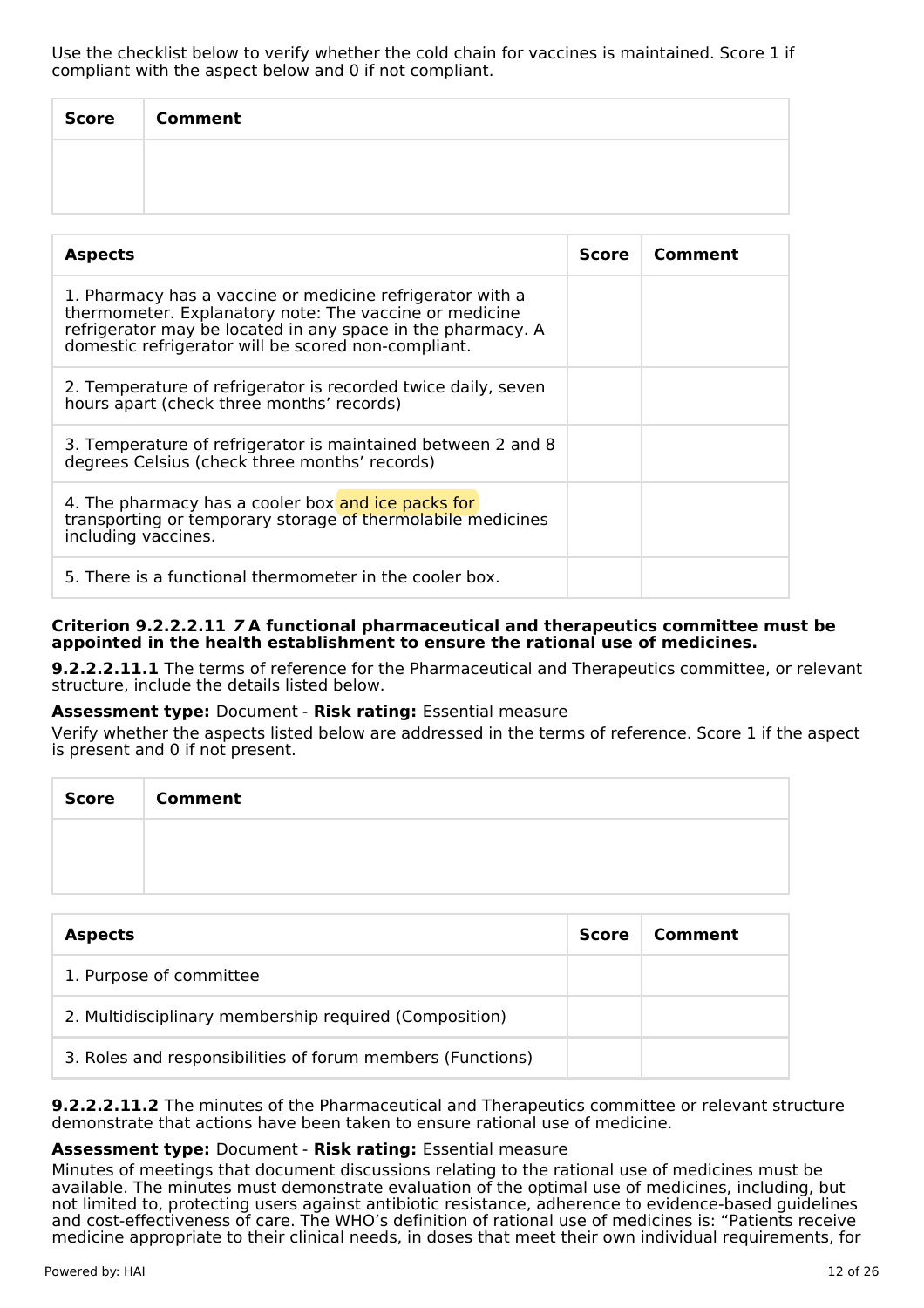an adequate period of time, and at the lowest cost to them and their community." Not applicable: Never Reference: Promoting Rational Use of Medicines: Core Components - WHO Policy Perspectives on Medicines, No. 005, September 2002 https://apps.who.int/medicinedocs/en/m/abstract/Js21654en/

| <b>Score</b> | <b>Comment</b> |
|--------------|----------------|
|              |                |
|              |                |

## **Criterion 9.2.2.2.12 7 A system to manage adverse drug reactions must be implemented.**

**9.2.2.2.12.1** An adverse drug reaction reporting register is available in the department.

#### **Assessment type:** Document - **Risk rating:** Vital measure

The register must include the following: name of affected person, date of incident, time of incident, nature of incident. Not applicable: Never

| Score   Comment |
|-----------------|
|                 |
|                 |

**9.2.2.2.12.2** Adverse drug reactions are reported to the national pharmacovigilance centre or agency.

#### **Assessment type:** Document - **Risk rating:** Vital measure

Adverse drug reactions must be reported using the correct procedure. Request records from the previous six months, and evidence of reporting (may be manual or electronic). Not applicable: Where no adverse drug reactions were reported.

| Score   Comment |
|-----------------|
|                 |
|                 |

**9.2.2.2.12.3** Minutes of the forum monitoring adverse drug reactions demonstrate that adverse drug reaction reports are reviewed.

#### **Assessment type:** Document - **Risk rating:** Essential measure

These adverse drug reactions could be discussed at Pharmaceutical and Therapeutics committee. Manual or electronic minutes from the previous quarter must be signed and dated and include an attendance register. The content must reflect discussions on the review of reports on adverse drugs reactions. If no incidents were reported, zero reporting must be done. Not applicable: Where no adverse drug reactions were reported.

| <b>Score</b> | <b>Comment</b> |
|--------------|----------------|
|              |                |
|              |                |

**9.2.2.2.12.4** The minutes of the forum responsible for the monitoring of adverse drug reactions demonstrate that appropriate action is taken to reduce the likelihood of adverse drug reactions occurring.

#### **Assessment type:** Document - **Risk rating:** Essential measure

Manual or electronic minutes from the previous quarter must be signed and dated and include an attendance register. The content must reflect evidence of actions taken to reduce adverse drug reactions. Not applicable: Never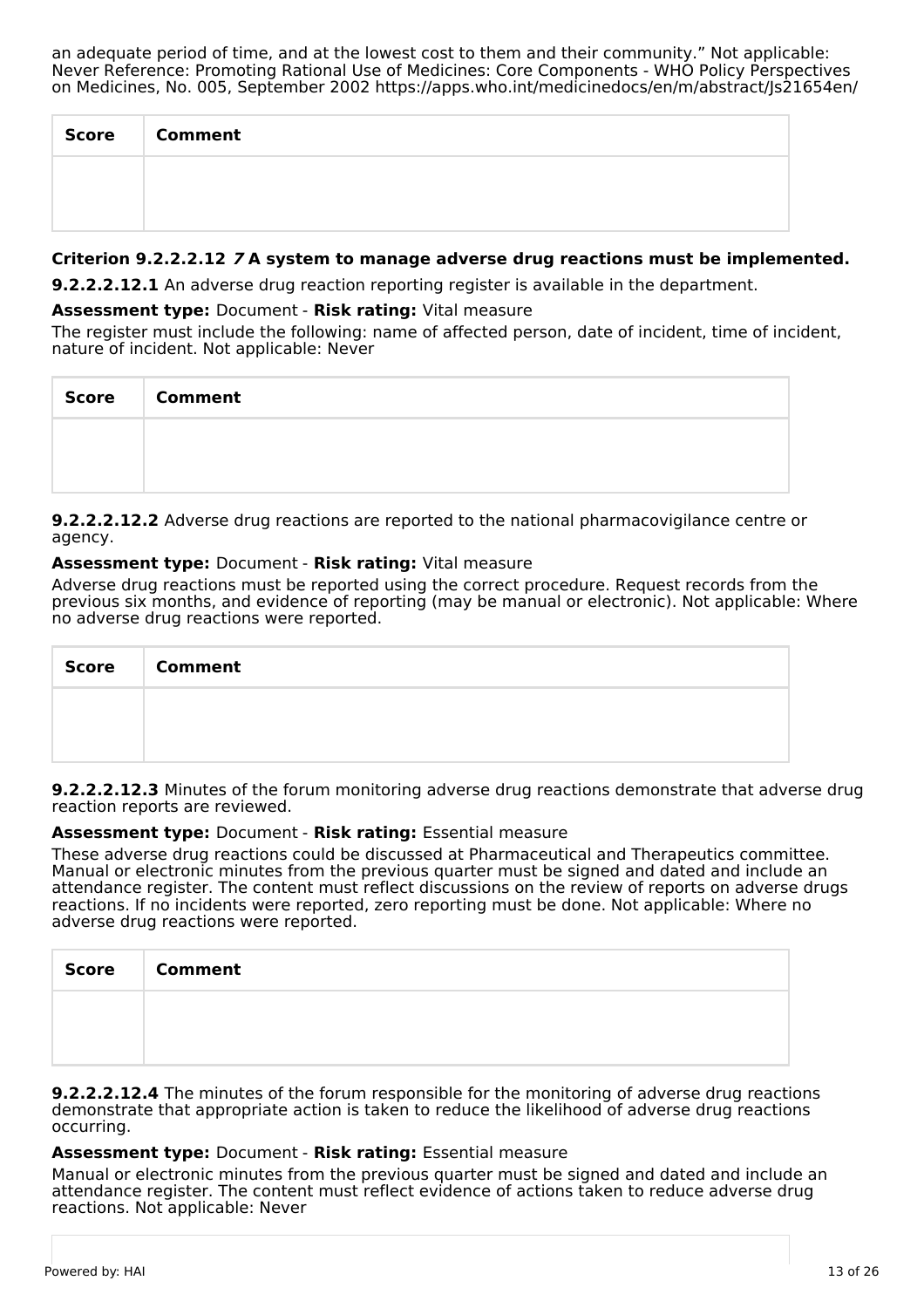| Score | <b>Comment</b> |
|-------|----------------|
|       |                |
|       |                |

#### **Criterion 9.2.2.2.13 7 Designated suppliers and delivery systems for medicines must adhere to their contractual obligations for the supply and delivery of medicines.**

**9.2.2.2.13.1** A document outlining the ordering and delivery schedule for medicine is available.

#### **Assessment type:** Document - **Risk rating:** Essential measure

A document detailing when to place orders and when to expect delivery of orders must be available. Not applicable: Never

| <b>Score</b> | <b>Comment</b> |
|--------------|----------------|
|              |                |
|              |                |

#### **Criterion 9.2.2.2.14 7 An updated computerised or manual (stock cards) inventory management system for medical supplies must be in place.**

**9.2.2.2.14.1** The electronic network system for monitoring the availability of medicines is used effectively.

## **Assessment type:** Observation - **Risk rating:** Vital measure

Verify whether the electronic network system for monitoring the availability of medicines is used effectively in terms of the list below. Electronic systems may include, but need not be limited to, the Stock Visibility System, RX Solutions and JAC system. To determine whether the health establishment has reported the availability of medicines as required, visit the website used to view captured medicine availability data. Score 1 if the aspect is compliant and score 0 if not compliant.

| <b>Score</b> | <b>Comment</b> |
|--------------|----------------|
|              |                |
|              |                |

| <b>Aspects</b>                                                                                                             | <b>Score</b> | Comment |
|----------------------------------------------------------------------------------------------------------------------------|--------------|---------|
| 1. Health establishment has a functional electronic network<br>system for monitoring availability of medicines.            |              |         |
| 2. Approved list of medicines to be updated is visible in<br>electronic network system.                                    |              |         |
| 3. Capturing device (this could be a computer, tablet or<br>cellphone) is in good working order.                           |              |         |
| 4. Accessories are in good working order.                                                                                  |              |         |
| 5. Capturing device is stored in a lockable unit (only<br>applicable to SVS)                                               |              |         |
| 6. Accessories for device, i.e. batteries and charger, are<br>stored in a lockable unit (only applicable to SVS)           |              |         |
| 7. Access to keys for unit where capturing device and its<br>accessories are stored is restricted (only applicable to SVS) |              |         |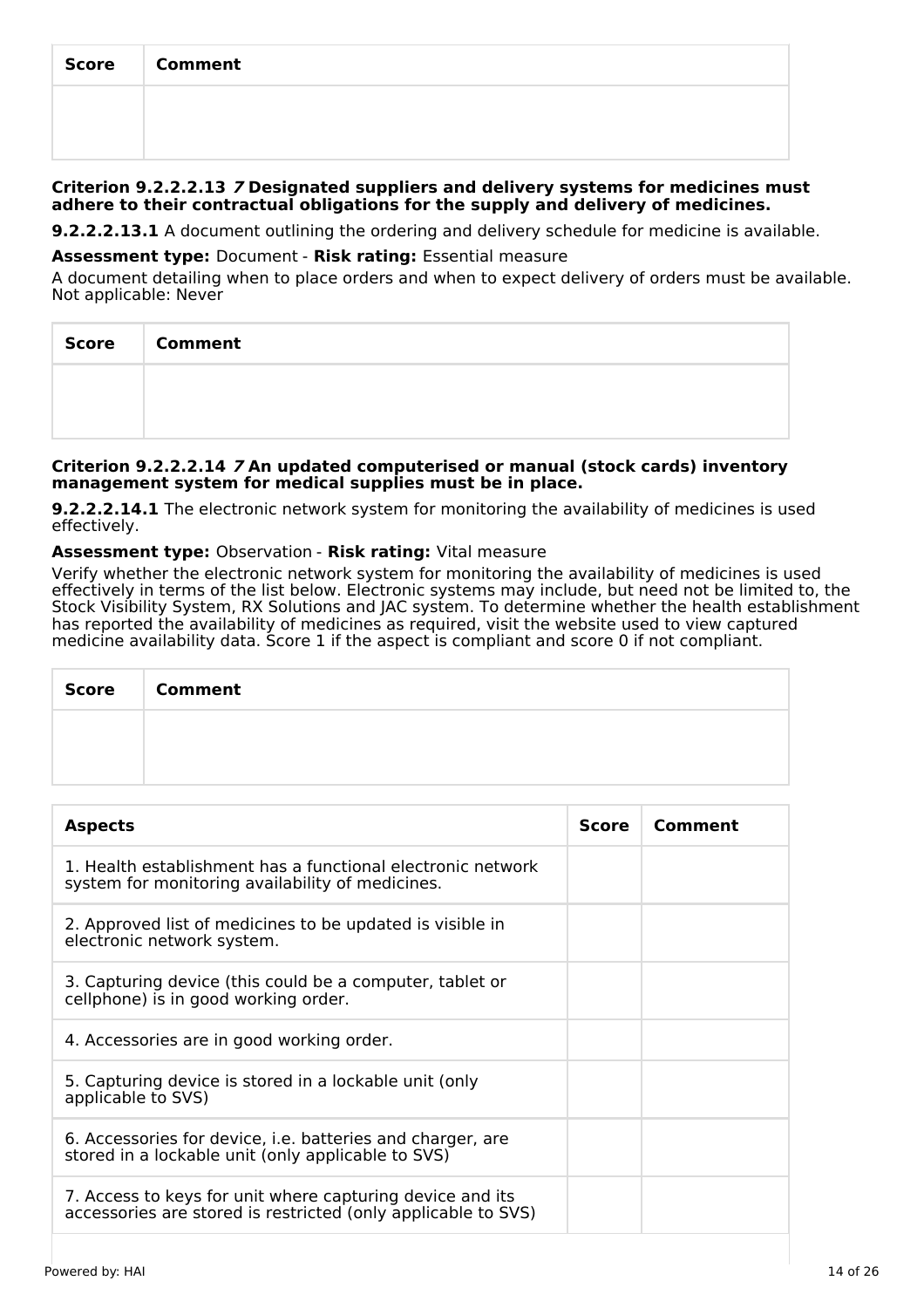| 8. In the past seven working days or more this health<br>establishment has not been marked as non-reporting at the<br>point of assessment (SVS cell phone will show last reporting<br>date; only applicable to SVS) Explanatory note: The sources<br>for the information are the website used to view the<br>availability of captured medicine data and the associated<br>primary health care health establishment dashboard. |  |  |
|-------------------------------------------------------------------------------------------------------------------------------------------------------------------------------------------------------------------------------------------------------------------------------------------------------------------------------------------------------------------------------------------------------------------------------|--|--|
|-------------------------------------------------------------------------------------------------------------------------------------------------------------------------------------------------------------------------------------------------------------------------------------------------------------------------------------------------------------------------------------------------------------------------------|--|--|

## **Sub Domain 9.2.3 8** Infection prevention and control programmes

**Standard 9.2.3.1 8(1)** The health establishment must maintain an environment, which minimises the risk of disease outbreaks, the transmission of infection to users, health care personnel and visitors. **Criterion 9.2.3.1.1 8(2)(a) The health establishment must ensure that there are hand washing facilities in every service area.**

**9.2.3.1.1.1** Hand washing facilities are available.

#### **Assessment type:** Observation - **Risk rating:** Vital measure

Inspect the hand washing facilities for the items listed below. Score 1 if the item is available and 0 if not available.

| Score | <b>Comment</b> |
|-------|----------------|
|       |                |
|       |                |

| <b>Aspects</b>                                                                                                                                                                                                                                                               | <b>Score</b> | Comment |
|------------------------------------------------------------------------------------------------------------------------------------------------------------------------------------------------------------------------------------------------------------------------------|--------------|---------|
| 1. Hand washing basin Explanatory note: The basin must not<br>be blocked, broken, have deep cracks causing leaking of<br>water, or have hairline cracks.                                                                                                                     |              |         |
| 2. Poster on correct hand washing technique                                                                                                                                                                                                                                  |              |         |
| 3. Poster on correct use of alcohol-based hand rub.<br>Explanatory note: Posters must be placed at strategic places<br>and above alcohol dispensers in the unit as stipulated in<br>page 33 of Practical Manual for Implementation of IPC<br>Strategic framework March 2020. |              |         |
| 4. Taps                                                                                                                                                                                                                                                                      |              |         |
| 5. Running water                                                                                                                                                                                                                                                             |              |         |
| 6. Wall mounted soap dispenser                                                                                                                                                                                                                                               |              |         |
| 7. Plain liquid soap                                                                                                                                                                                                                                                         |              |         |
| 8. Paper towels                                                                                                                                                                                                                                                              |              |         |
| 9. Paper towel dispenser                                                                                                                                                                                                                                                     |              |         |
| 10. Bin                                                                                                                                                                                                                                                                      |              |         |
| 11. Alcohol based hand rub. Explanatory note: Item does not<br>necessarily have to be in the hand washing basin/facility<br>area.                                                                                                                                            |              |         |

**Criterion 9.2.3.1.2 8(2)(d) The health establishment must ensure that health care personnel are protected from acquiring infections through the use of personal protective equipment and prophylactic immunisations.**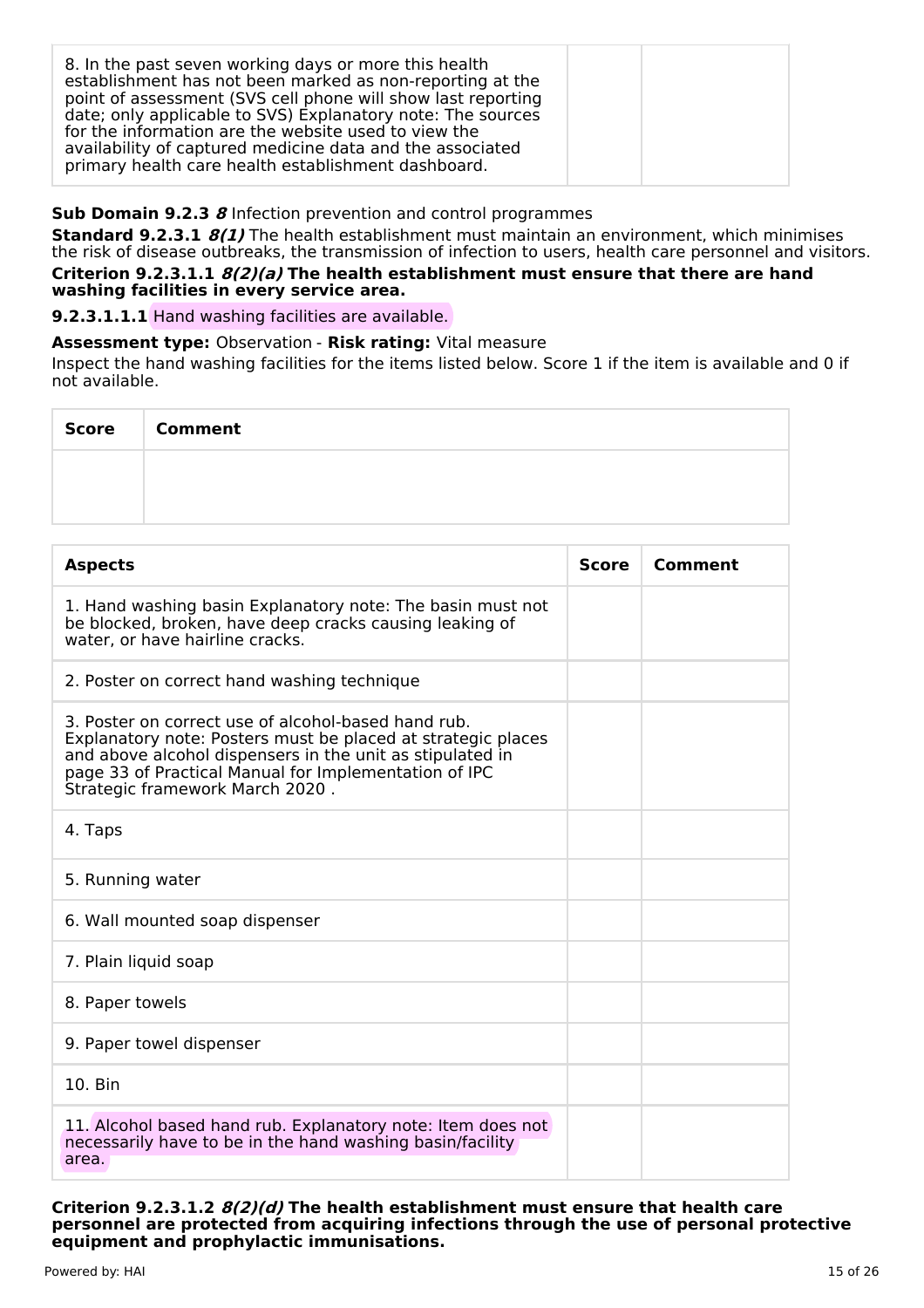## **9.2.3.1.2.1** Personal protective equipment is available and worn.

## **Assessment type:** Observation - **Risk rating:** Vital measure

Verify whether the protective clothing and equipment listed below is available and worn. Score 1 if the item is available and worn and score 0 if not available or not worn. Score NA where, at the time of the inspection, pharmacy personnel are not in a situation requiring them to wear protective clothing.

| Score   Comment |
|-----------------|
|                 |
|                 |

#### Unit 1 Storage area/room: Available

| <b>Aspects</b>                                  | Score | Comment |
|-------------------------------------------------|-------|---------|
| 1. Gloves non-sterile                           |       |         |
| 2. Face masks                                   |       |         |
| 3. Protective eyewear (goggles) or face shields |       |         |
| 4. Domestic rubber gloves (for cleaners only)   |       |         |

## Unit 2 Pharmacy health care providers: Worn

| <b>Aspects</b>                                  | Score | Comment |
|-------------------------------------------------|-------|---------|
| 1. Gloves non-sterile                           |       |         |
| 2. Face masks                                   |       |         |
| 3. Protective eyewear (goggles) or face shields |       |         |

## Unit 3 Cleaning personnel: Worn

| <b>Aspects</b>                                  | <b>Score</b> | Comment |
|-------------------------------------------------|--------------|---------|
| 1. Domestic rubber gloves                       |              |         |
| 2. Gloves non-sterile                           |              |         |
| 3. Face masks                                   |              |         |
| 4. Protective eyewear (goggles) or face shields |              |         |

#### **Sub Domain 9.2.4 9** Waste management

**Standard 9.2.4.1 9(1)** The health establishment must ensure that waste is handled, stored, and disposed of safely in accordance with the law.

#### **Criterion 9.2.4.1.1 9(2)(a) The health establishment must have appropriate waste containers at the point of waste generation.**

**9.2.4.1.1.1** The pharmacy has appropriate containers for disposal of all types of waste.

#### **Assessment type:** Observation - **Risk rating:** Vital measure

Verify whether the waste containers listed below are available. Health care risk waste containers must have the appropriate international hazard symbol and be marked as prescribed in SANS 10248-1: Management of Health Care Waste, Part 1: Management of healthcare risk waste from a health facility. Where a particular type of waste is not generated in the pharmacy, score NA.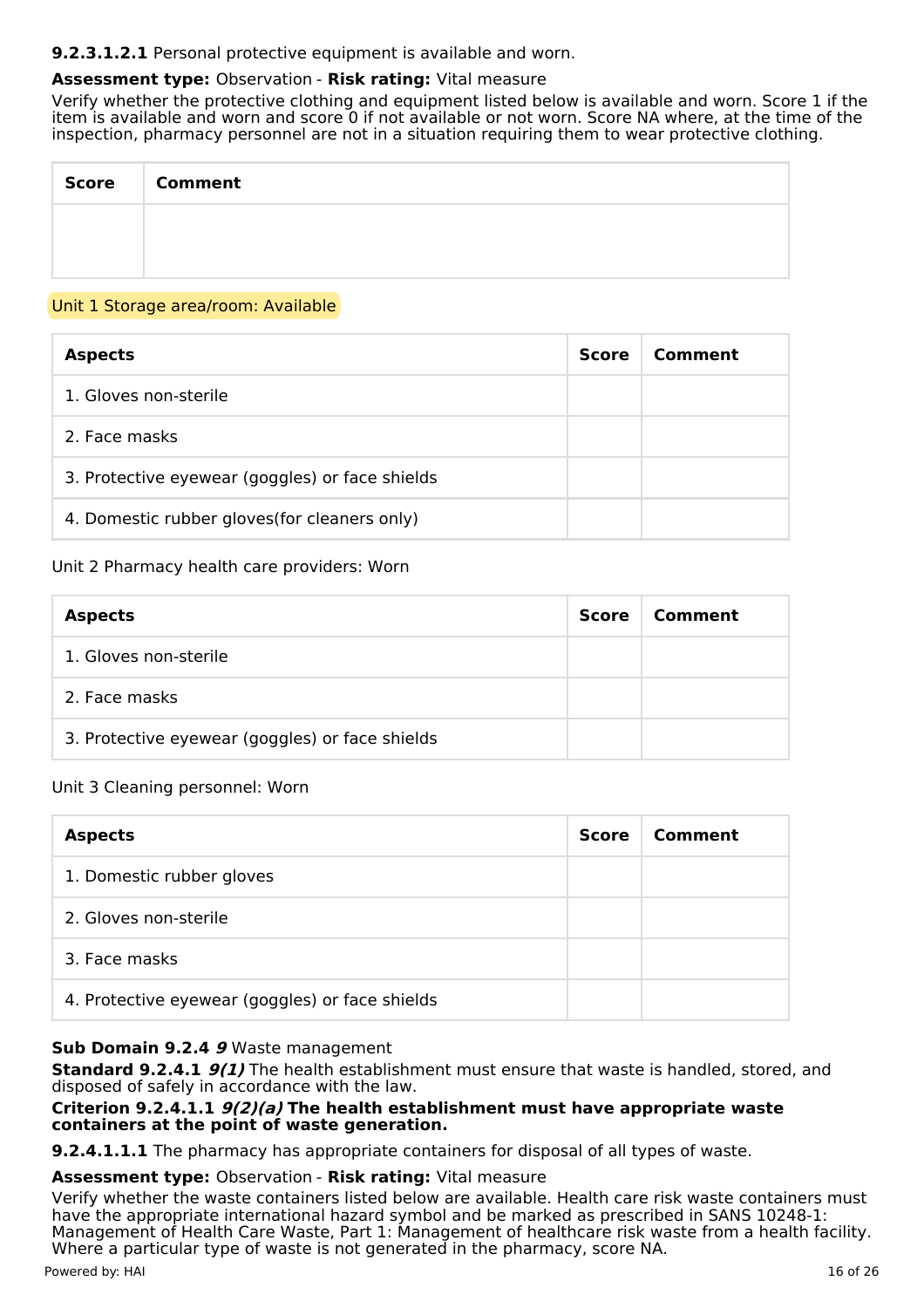| Score   Comment |
|-----------------|
|                 |
|                 |

| <b>Aspects</b>                                       | Score | Comment |
|------------------------------------------------------|-------|---------|
| 1. Pharmaceutical waste (dark green)                 |       |         |
| 2. Chemical waste, including cytotoxic or genotoxic. |       |         |
| 3. General waste                                     |       |         |

#### **Criterion 9.2.4.1.2 9(2)(b) The health establishment must implement procedures for the collection, handling, storage and disposal of waste.**

**9.2.4.1.2.1** There is a temporary healthcare risk waste storage area.

#### **Assessment type:** Observation - **Risk rating:** Essential measure

In all areas where waste is held for collection and removal to the central storage area, a designated area for temporary storage of waste must be available. Some health establishments will have a purpose-built temporary waste storage area, others will utilise a specific area within the available space. Score 1 if the aspect is compliant and 0 if not compliant, or where there is no designated area.

| Score   Comment |
|-----------------|
|                 |
|                 |

| <b>Aspects</b>                                                                  | <b>Score</b> | Comment |
|---------------------------------------------------------------------------------|--------------|---------|
| 1. Space available to store waste containers                                    |              |         |
| 2. Area is well ventilated                                                      |              |         |
| 3. Area is well lit                                                             |              |         |
| 4. Area has impervious floor surfaces (waterproof or<br>resistant, not cracked) |              |         |

**9.2.4.1.2.2** Expired or obsolete medicine is discarded according to prescribed procedures.

#### **Assessment type:** Observation - **Risk rating:** Vital measure

Verify whether the health establishment complies with the procedure for discarding expired or obsolete medicine. Score 1 if the aspect is compliant and 0 if not compliant.

| <b>Score</b> | <b>Comment</b> |
|--------------|----------------|
|              |                |
|              |                |

| <b>Aspects</b> | Score | ∣ Comment |
|----------------|-------|-----------|
|----------------|-------|-----------|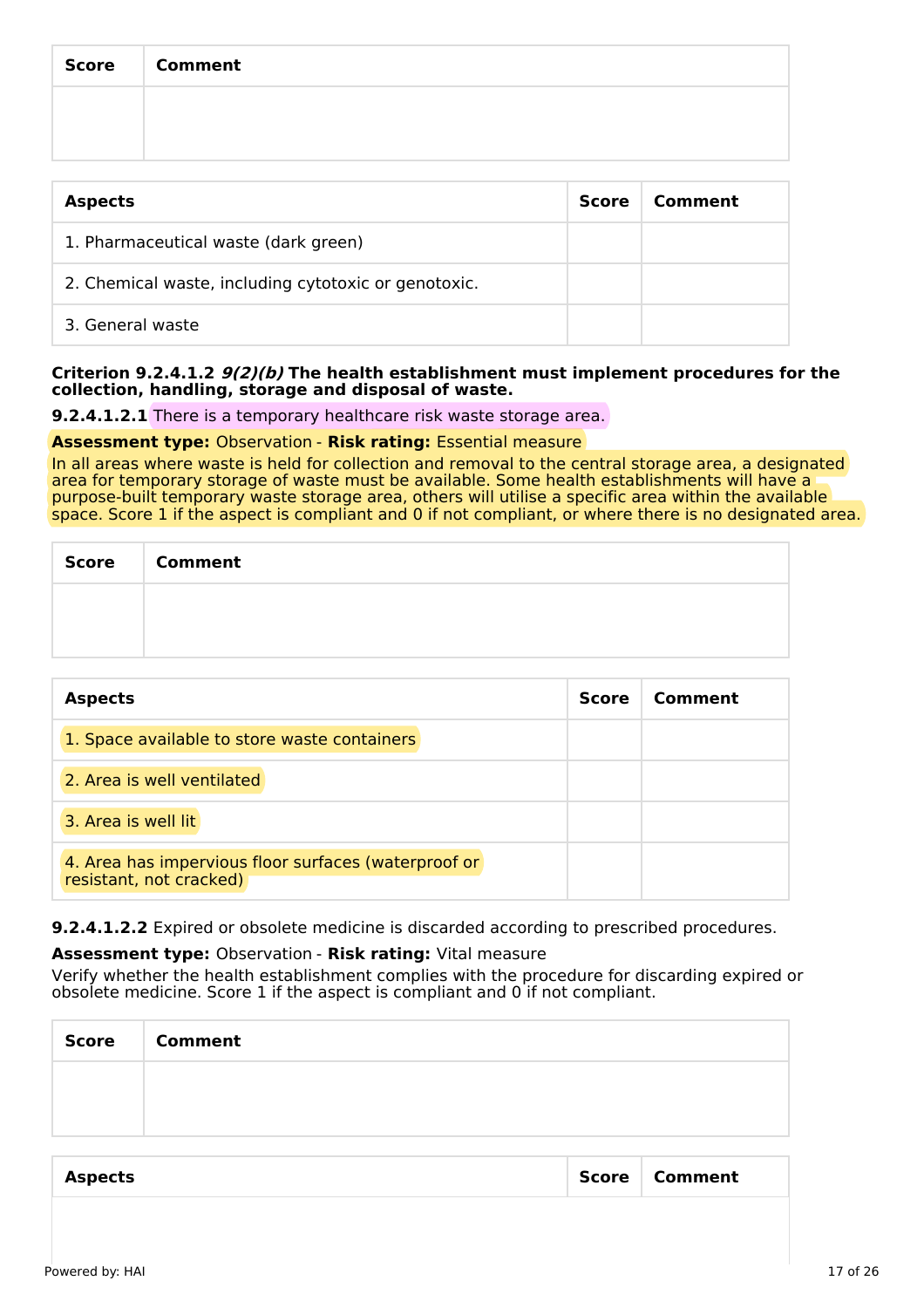| 1. Expired or obsolete medicine is placed in a dark green<br>container marked with the words "Pharmaceutical waste<br>liquid or solid" or similar according to the contract in place.                                                                                                                                         |  |
|-------------------------------------------------------------------------------------------------------------------------------------------------------------------------------------------------------------------------------------------------------------------------------------------------------------------------------|--|
| 2. The required documentation is attached to the container<br>or available on request. Explanatory note: This includes, but<br>is not limited to, name of health establishment, date, expired<br>or obsolete medicine, strength, dosage form, quantity, expiry<br>date for expired items and signature of responsible person. |  |

## **Domain 9.3 CLINICAL SUPPORT SERVICES**

**Sub Domain 9.3.1 10** Medicines and medical supplies

**Standard 9.3.1.1 10(1)** The health establishment must comply with the provisions of the Pharmacy Act, 1974 and the Medicines and Related Substances Act, 1965.

**Criterion 9.3.1.1.1 10(2)(a) The health establishment must implement and maintain a stock control system for medicine and medical supplies.**

**9.3.1.1.1.1** The stock control system for medicines shows minimum and maximum levels and/or reorder levels for medicine.

#### **Assessment type:** Observation - **Risk rating:** Essential measure

Each item held as stock(medicine) must have documented minimum, maximum and/or reorder levels. These levels must be recorded on bin cards or equivalent. The system may be manual or electronic. Not applicable: Never

| Score Comment |
|---------------|
|               |
|               |

**9.3.1.1.1.2** Stock levels for medicine on the shelves correspond with recorded stock levels in the stock control system.

## **Assessment type:** Observation - **Risk rating:** Essential measure

Select five items(medicines) held as stock and verify the number of items available against the balance indicated on the bin cards or equivalent. The system may be manual or electronic.

| <b>Score</b> | <b>Comment</b> |
|--------------|----------------|
|              |                |
|              |                |

| <b>Aspects</b> | <b>Score</b> | <b>Comment</b> |
|----------------|--------------|----------------|
| 1. Item 1      |              |                |
| 2. Item 2      |              |                |
| 3. Item 3      |              |                |
| 4. Item 4      |              |                |
| 5. Item 5      |              |                |

**9.3.1.1.1.3** A stock take of medicine was done in the past 12 months.

#### **Assessment type:** Document - **Risk rating:** Vital measure

Documented evidence of a formal stock take will be required, i.e. a report indicating that stock take has been completed in the previous 12 months. Report should include but not limited to expired medicine (if any) and its monetary value. Not applicable: Never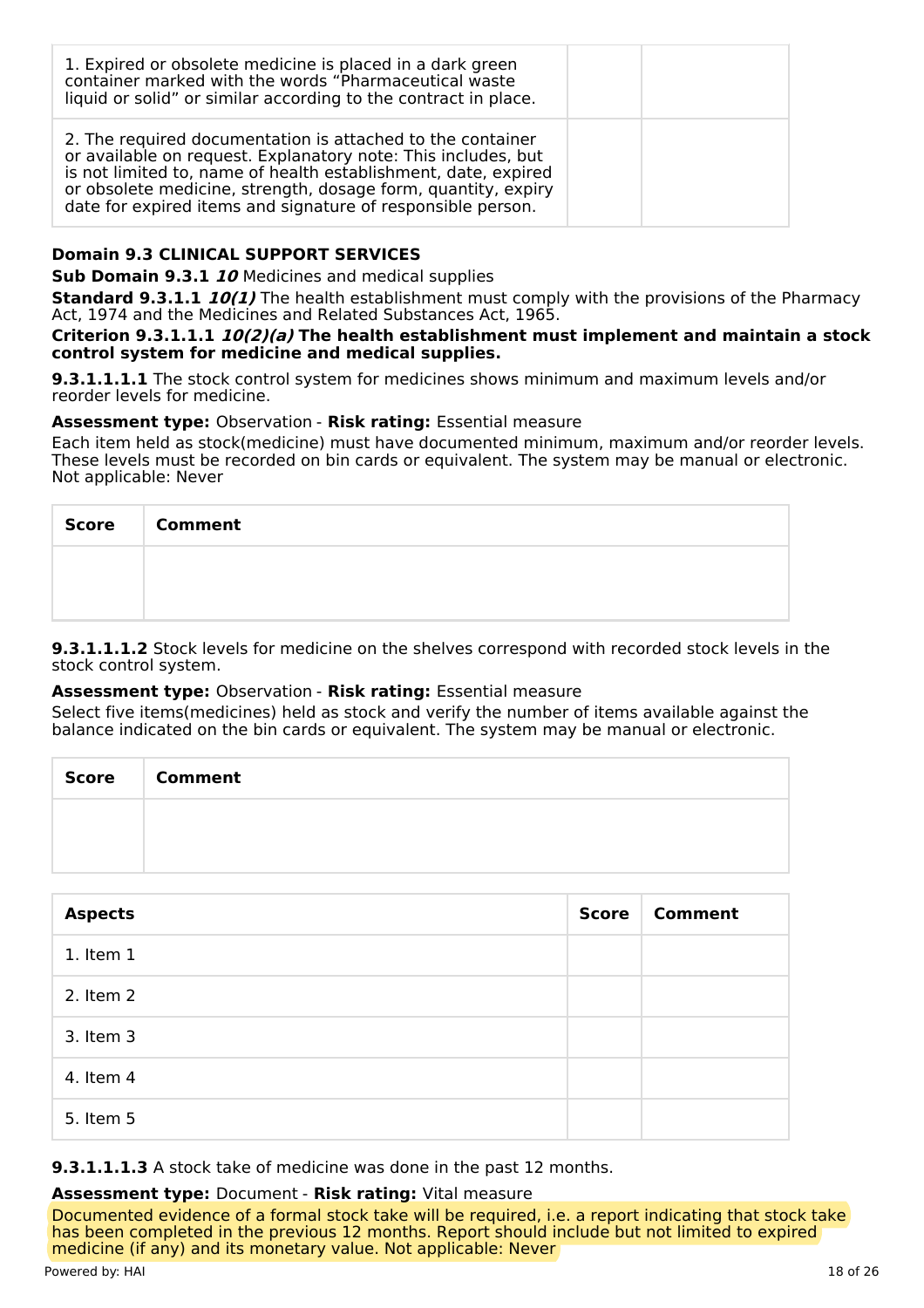| <b>Score</b> | <b>Comment</b> |
|--------------|----------------|
|              |                |
|              |                |

#### **Criterion 9.3.1.1.2 10(2)(b) The health establishment must ensure the availability of medicines and medical supplies for the delivery of services.**

**9.3.1.1.2.1** The name and contact details of the pharmacist on duty for the provision of services after hours are available.

#### **Assessment type:** Observation - **Risk rating:** Essential measure

A document must be displayed listing the name and contact details of the pharmacist on duty after hours. The document must be signed and dated by the responsible pharmacist. Not applicable: Never

| <b>Score</b> | <b>Comment</b> |
|--------------|----------------|
|              |                |
|              |                |

**9.3.1.1.2.2** A locked emergency cupboard for the supply of medicine after hours is available.

## **Assessment type:** Observation - **Risk rating:** Vital measure

The emergency cupboard must be located in an area that can be accessed after hours and it must be kept locked. Not applicable: Where medicines are not obtained from the pharmacy after hours.

| Score   Comment |
|-----------------|
|                 |
|                 |

**9.3.1.1.2.3** A stock management system is in place for medicines in the emergency cupboard.

## **Assessment type:** Document - **Risk rating:** Essential measure

The stock in the emergency cupboard must be managed in the same way as stock in the wards or in the pharmacy. Minimum, maximum and reorder levels must be determined for all medicines held in the emergency cupboard and bin cards or equivalent must be completed. Not applicable: Where the health establishment does not use an emergency cupboard.

| <b>Score</b> | <b>Comment</b> |
|--------------|----------------|
|              |                |
|              |                |

**9.3.1.1.2.4** Medicines issued from the emergency cupboard are documented.

## **Assessment type:** Document - **Risk rating:** Essential measure

All medicines dispensed from the emergency cupboard must be documented, including the date of issue, the health care provider issuing the medicine and the user to whom the medicine is issued. This information must be kept in the emergency cupboard. Not applicable: Where the health establishment does not use an emergency cupboard.

| <b>Score</b> | Comment |
|--------------|---------|
|              |         |
|              |         |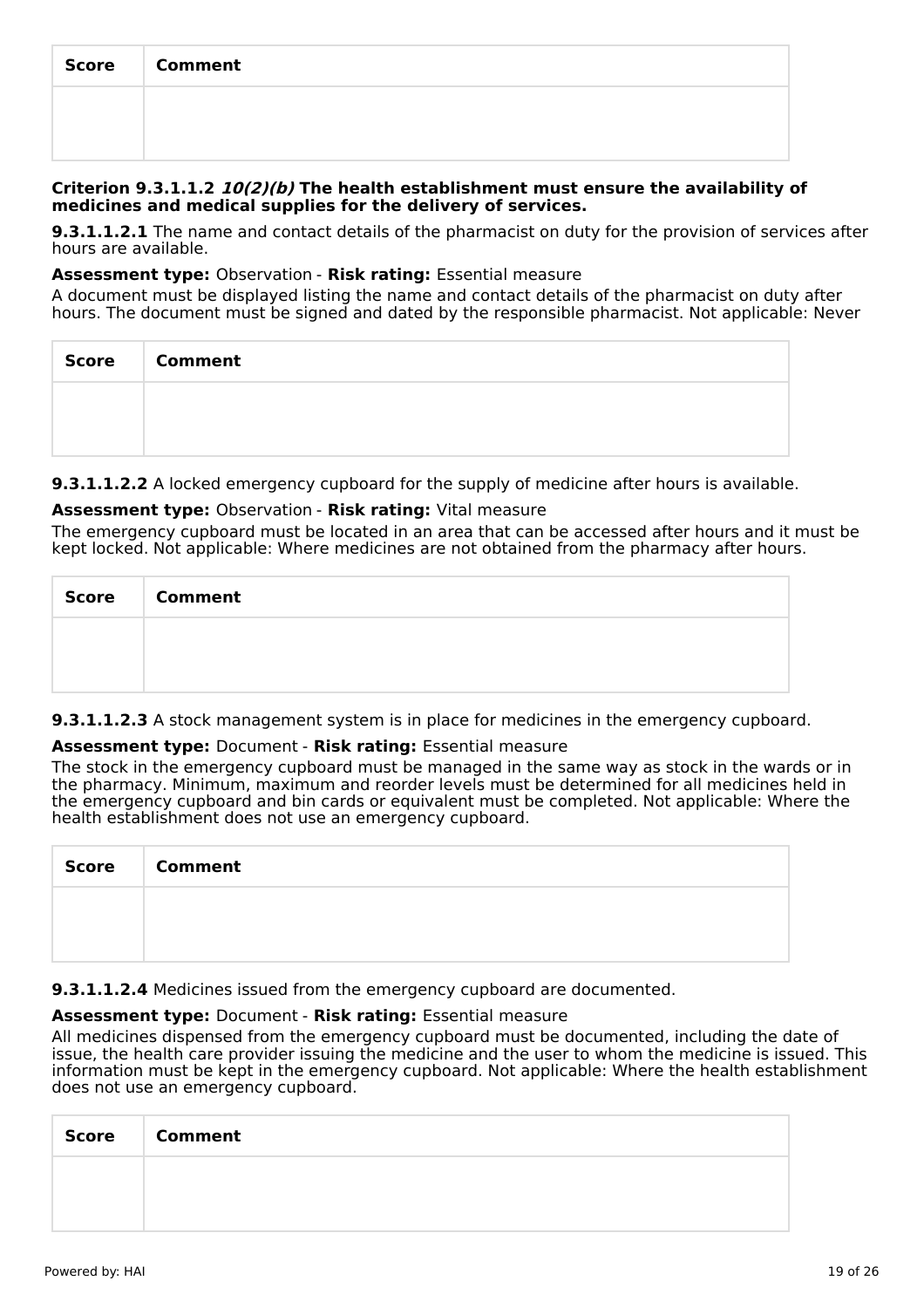**9.3.1.1.2.5** Stock levels of medicine in the emergency cupboard correspond with recorded stock levels in the stock control system.

#### **Assessment type:** Observation - **Risk rating:** Essential measure

Select five items held as stock and verify the number of items available against the balance indicated on the bin cards or equivalent. The system may be manual or electronic.

| Score   Comment |
|-----------------|
|                 |
|                 |

| <b>Aspects</b> | <b>Score</b> | <b>Comment</b> |
|----------------|--------------|----------------|
| $1.$ Item $1$  |              |                |
| 2. Item 2      |              |                |
| 3. Item 3      |              |                |
| 4. Item 4      |              |                |
| 5. Item 5      |              |                |

**9.3.1.1.2.6** Medicines in the unit are stored and managed in accordance with Good Pharmacy Practice.

## **Assessment type:** Observation - **Risk rating:** Vital measure

Inspect the aspects listed below in the cupboards or medicine shelves where medicines are kept. Score 1 if the aspect is compliant and 0 if not compliant.

| <b>Score</b> | <b>Comment</b> |
|--------------|----------------|
|              |                |
|              |                |

| <b>Aspects</b>                                                                                                                                                                                                                                                                                       | Score | Comment |
|------------------------------------------------------------------------------------------------------------------------------------------------------------------------------------------------------------------------------------------------------------------------------------------------------|-------|---------|
| 1. Cupboard or medicine trolley has sufficient space for<br>orderly arrangement of medicines.                                                                                                                                                                                                        |       |         |
| 2. Cupboard or medicine trolley is clean (no debris, no dust,<br>no visible dirt in cupboard or trolley, nothing in trolley not<br>directly related to storage, dispensing or administration of<br>medicine, nothing in cupboard or trolley that represents an<br>infection control risk, e.g. food) |       |         |
| 3. Medicines are stored according to a classification system.                                                                                                                                                                                                                                        |       |         |
| 4. No evidence of pests in cupboard or medicine trolley                                                                                                                                                                                                                                              |       |         |
| 5. Access control measures are in place to ensure that only<br>authorised persons have access to medicine.                                                                                                                                                                                           |       |         |
| 6. System is in place to ensure packing and issuing of<br>medicine according to 'first expired, first out' (FEFO)<br>principle.                                                                                                                                                                      |       |         |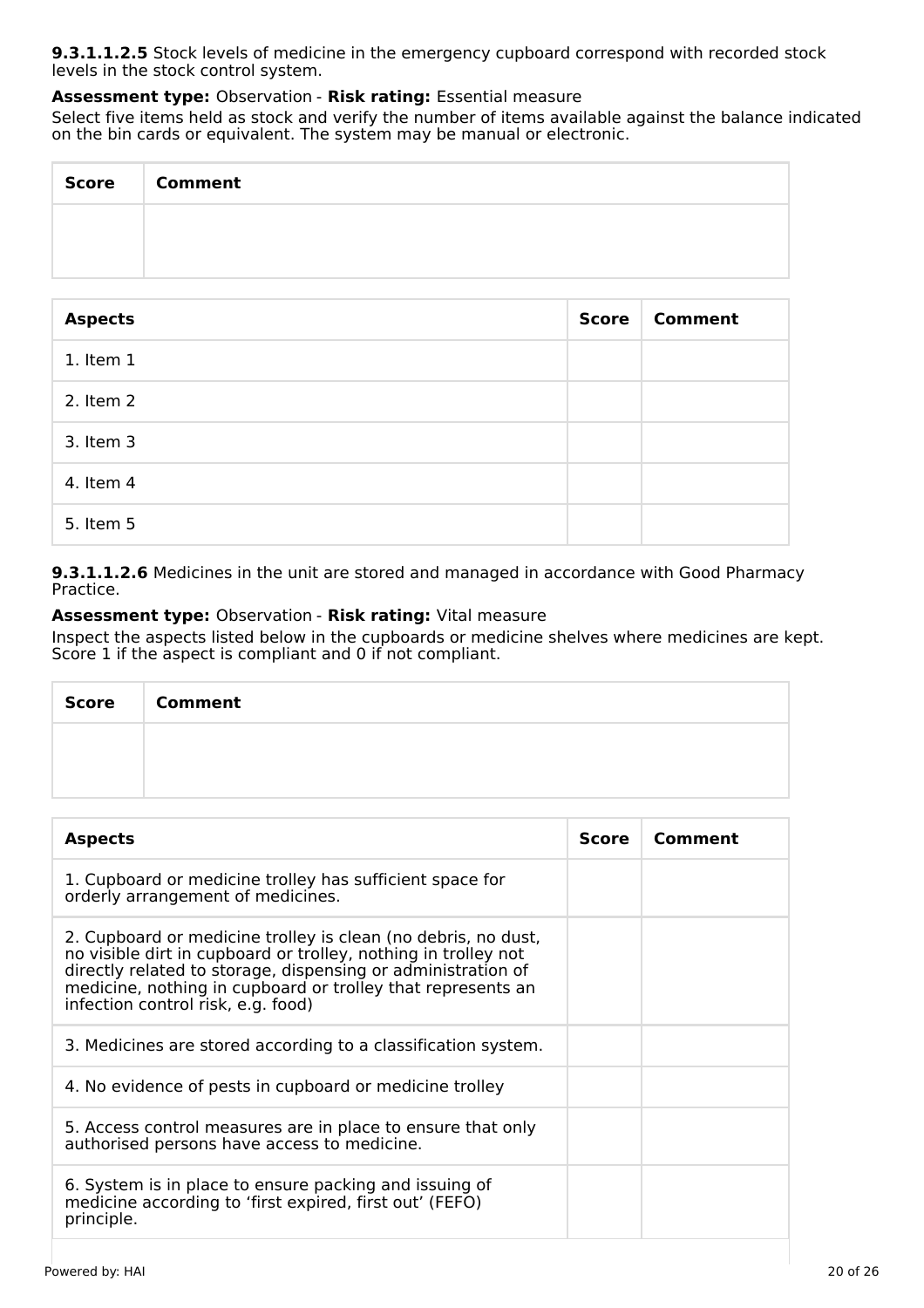| 7. System is in place to check expiry dates of medicines.                    |  |
|------------------------------------------------------------------------------|--|
| 8. No expired medicines to be observed in area used for<br>medicine storage. |  |

**9.3.1.1.2.7** Medicines as per the applicable essential medicines list or formulary are available in the pharmacy and/or medicine storage room.

## **Assessment type:** Observation - **Risk rating:** Vital measure

All health establishments must hold stock according to the tracer medicine list as a routine. Should medicines be out of stock, substitutes will only be accepted if documented evidence of the recommended substitute from the provincial or district pharmacist is available. Alternatively, where the tracer medicine list recommends several medicines as equivalent for treatment, substitutes from this list of recommended medicines will be acceptable without a letter from the national, provincial or district pharmacy service. Routine use of alternative dosages or formulations will be scored noncompliant. Inspect the pharmacy/dispensary to verify whether the tracer medicines listed below are available. Score 1 if the item is in stock and not expired and 0 if it is not in stock or if it is available but expired.

| Score Comment |
|---------------|
|               |
|               |

| <b>Aspects</b>                                                                                             | <b>Score</b> | <b>Comment</b> |
|------------------------------------------------------------------------------------------------------------|--------------|----------------|
| 1. Adrenaline injection 1mg/ml                                                                             |              |                |
| 2. Amikacin 100mg or 250mg or 500mg injection                                                              |              |                |
| 3. Amoxicillin suspension 125mg/5ml or 250mg/5ml                                                           |              |                |
| 4. Amoxicillin capsules 250mg or 500mg                                                                     |              |                |
| 5. Artesunate 60mg injection                                                                               |              |                |
| 6. Atropine 0.5mg or 1mg ampoule                                                                           |              |                |
| 7. Budesonide or Beclomethasone inhaler                                                                    |              |                |
| 8. Carbamazepine 200mg tablets or Lamotrigine 25mg<br>tablets                                              |              |                |
| 9. Cefixime capsules 400mg or Azithromycin 250mg or<br>500 <sub>mg</sub>                                   |              |                |
| 10. Ceftriaxone 250mg or 500mg or 1000mg injection                                                         |              |                |
| 11. Co-trimoxazole suspension 50ml or 100ml                                                                |              |                |
| 12. Co-trimoxazole tablets 480mg or 960mg                                                                  |              |                |
| 13. Covid 19 vaccines (Not applicable where health<br>establishment is not designated to keep the vaccine) |              |                |
| 14. Dexamethasone 4mg/ml                                                                                   |              |                |
| 15. Diazepam 5mg/ml 2ml ampoule                                                                            |              |                |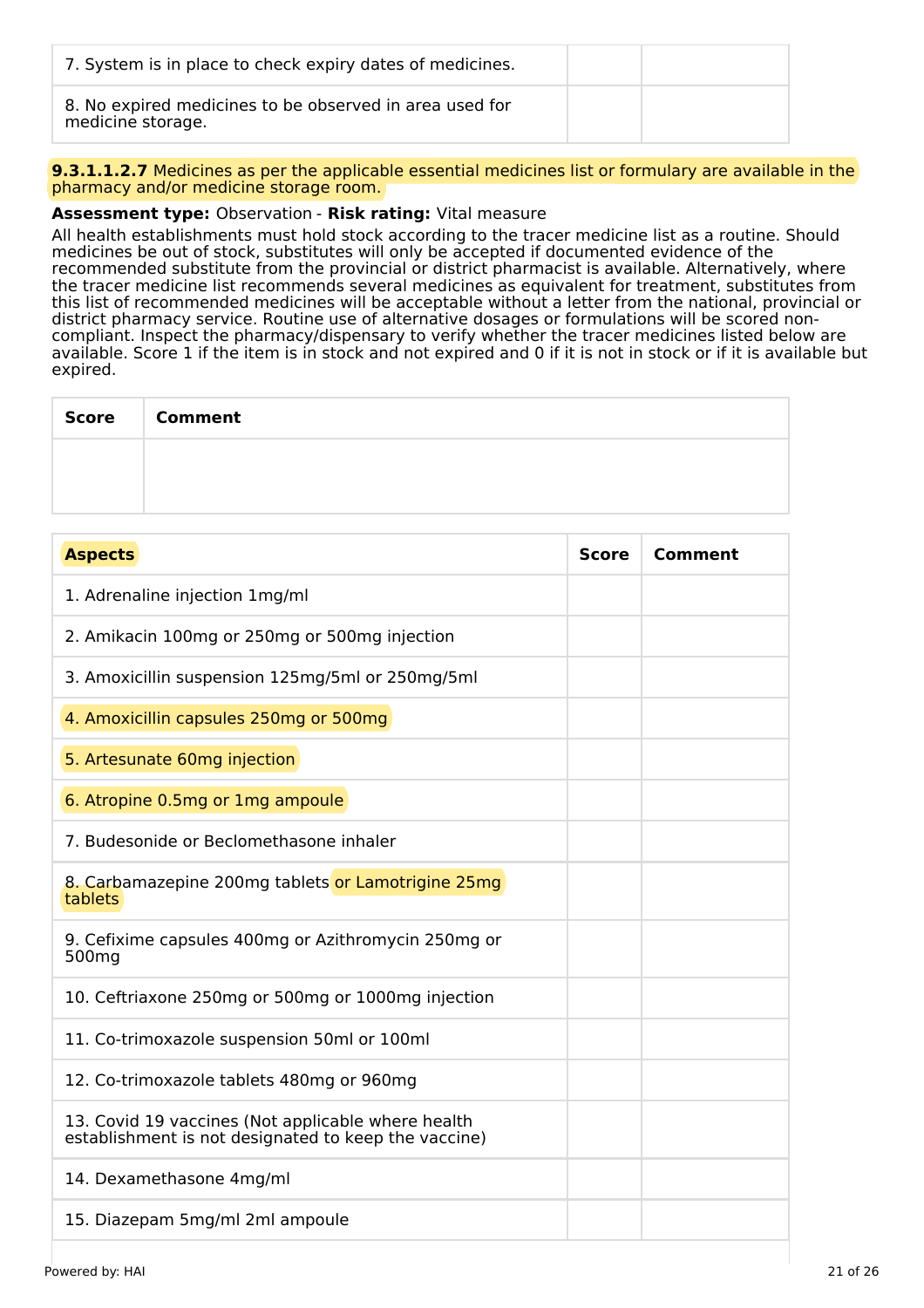| 16. DTaP-IPV / Hib vaccine / Hexavalent                                           |
|-----------------------------------------------------------------------------------|
| 17. Enalapril 2.5 mg or 10mg or 20mg or Perindopril 4mg<br>tablets                |
| 18. Furosemide 20mg or 10mg/2ml ampoule                                           |
| 19. Gentamicin 80mg/2ml ampoule or Fosfomycin 3g<br>granules                      |
| 20. Heparin injection 5000 iu/ml or Enoxaparin sodium                             |
| 21. Hydrochlorothiazide tablets 12.5mg or 25mg                                    |
| 22. Hydrocortisone 100mg/ml or 200mg/2ml vial                                     |
| 23. Ibuprofen tablets 200mg or 400mg                                              |
| 24. Insulin short acting soluble 100IU/ml                                         |
| 25. Insulin medium acting soluble                                                 |
| 26. Ipratropium 0.25mg/2ml or 0.5mg/2ml Unit dose vial for<br>nebulisation        |
| 27. Lidocaine/Lignocaine IM 1% or 2% 20ml vial                                    |
| 28. Magnesium sulphate injection 40mg/ml or 80mg/ml                               |
| 29. Metformin tablets 500mg or Metformin tablets 850mg                            |
| 30. Medroxyprogesterone acetate 150mg/ml or<br>Norethisterone 200mg/ml injections |
| 31. Midazolam (1mg/ml 5ml ampoule or 5mg/ml) 3ml<br>ampoule)                      |
| 32. Morphine injection 10mg or 15mg                                               |
| 33. Naloxone 0.4mg/1ml 1 ml ampoule                                               |
| 34. Oral rehydration salt (ORS)                                                   |
| 35. Oxytocin 2iu/2ml or 5iu/ml or 10iu/ml or Ergometrine<br>0.5 <sub>mg</sub>     |
| 36. Paracetamol tablets 500mg                                                     |
| 37. Paracetamol 50ml or 100ml syrup 120mg/5ml                                     |
| 38. Phenytoin injection 250mg/5ml                                                 |
| 39. Prednisone 5mg tablets or Prednisolone 5mg tablets                            |
| 40. Salbutamol inhaler                                                            |
| 41. Simvastatin 10mg or 20mg or 40mg                                              |
| 42. Streptokinase 1.5 MIU injection                                               |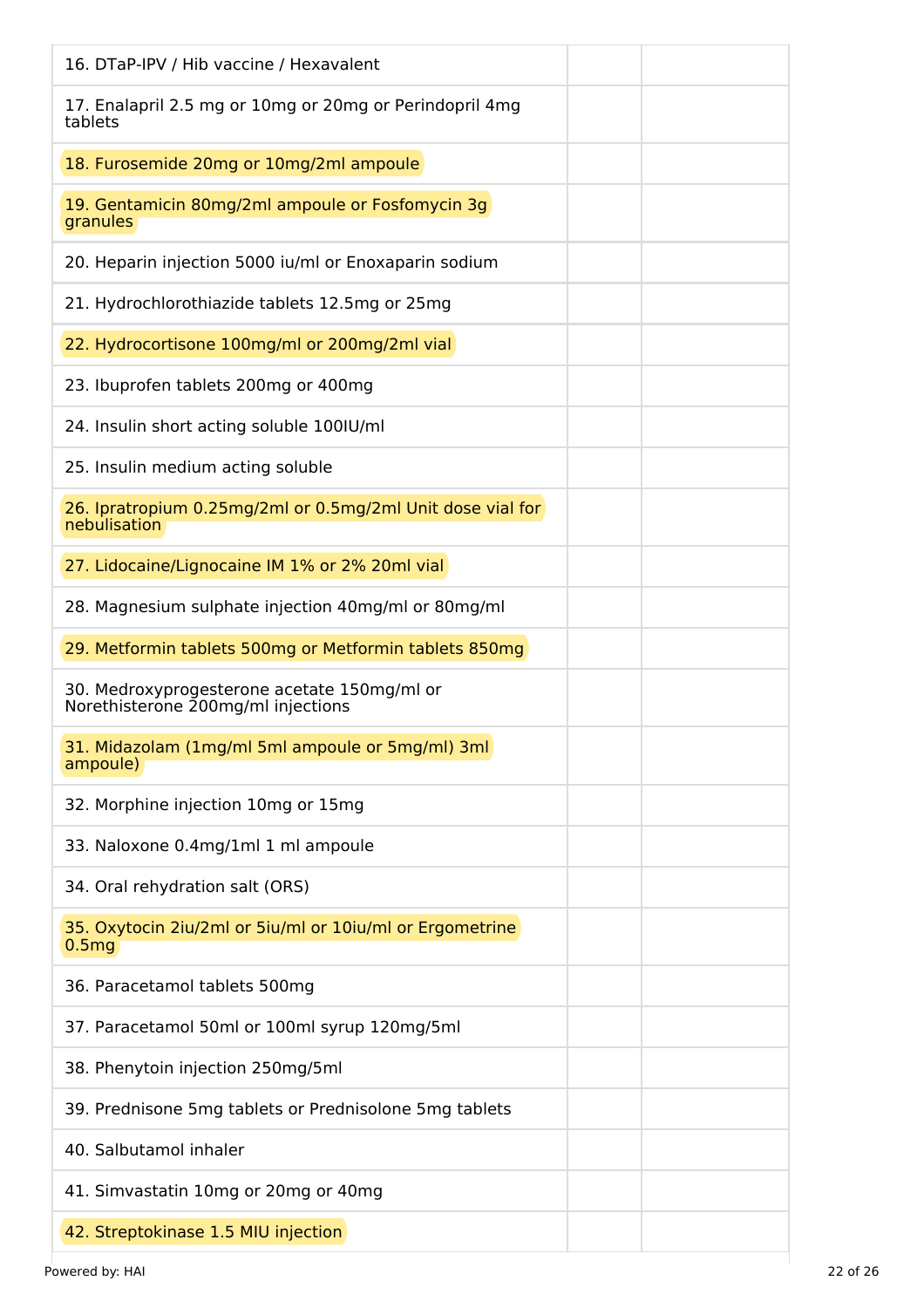| 43. Tetanus Toxoid                                                                                                                                                      |
|-------------------------------------------------------------------------------------------------------------------------------------------------------------------------|
| 44. Vitamin A 50 000IU capsules or Vitamin A 100 000IU<br>capsules or Vitamin A 200 000IU capsules                                                                      |
| <b>TB treatment</b>                                                                                                                                                     |
| 45. Isoniazid tablets 100mg or 300mg                                                                                                                                    |
| 46. Pyridoxine 25mg                                                                                                                                                     |
| 47. Rifampicin + Isoniazid + pyrazinamide + ethambutol<br>(RHZE) 150/75/400/275 tablets                                                                                 |
| 48. Rifampicin + Isoniazid (RH) 300mg/150mg or 150/75mg<br>tablets                                                                                                      |
| 49. Rifampicin + Isoniazid (RH) 60/60 tablets or Rifampicin +<br>Isoniazid (RH) $75/50$ tablets or Rifampicin + Isoniazid (RH)<br>+pyrazinamide (RHZ) 75/50/150 tablets |
| <b>ANTIRETROVIRAL THERAPY</b>                                                                                                                                           |
| 50. Abacavir 20mg/ml solution or Abacavir 60 mg dispersible<br>tablets or Abacavir/Lamivudine 120/60 mg dispersible tablets                                             |
| 51. Abacavir 60mg or 300mg tablets                                                                                                                                      |
| 52. Dolutegravir (DTG) 50mg tablets                                                                                                                                     |
| 53. Efavirenz 600mg                                                                                                                                                     |
| 54. Lamivudine 10mg/ml syrup/solution                                                                                                                                   |
| 55. Lamivudine 150mg tablets or 300mg tablets                                                                                                                           |
| 56. Lamivudine 150mg / Zidovudine 300mg tablets                                                                                                                         |
| 57. Lopinavir / Ritonavir 80/20mg/ml solution                                                                                                                           |
| 58. Lopinavir, Ritonavir 80/20mg/ml solution OR Lopinavir,<br>Ritonavir 40/10mg capsules (pellets) OR sachets (granules)                                                |
| 59. Lopinavir, Ritonavir 200/50mg tablets or Atazanavir,<br>Ritonavir 300/100mg or Atazanavir 150mg capsules with<br>Ritonavir 100mg capsules                           |
| 60. Nevirapine 200mg tablets                                                                                                                                            |
| 61. Nevirapine 50mg/5ml solution                                                                                                                                        |
| 62. Ritonavir 80g/ml solution                                                                                                                                           |
| 63. Ritonavir 100mg tablets                                                                                                                                             |
| 64. Tenofovir + Emtricitabine + Efavirenz (TEE)<br>300/200/600mg                                                                                                        |
| 65. Tenofovir 300mg tablets                                                                                                                                             |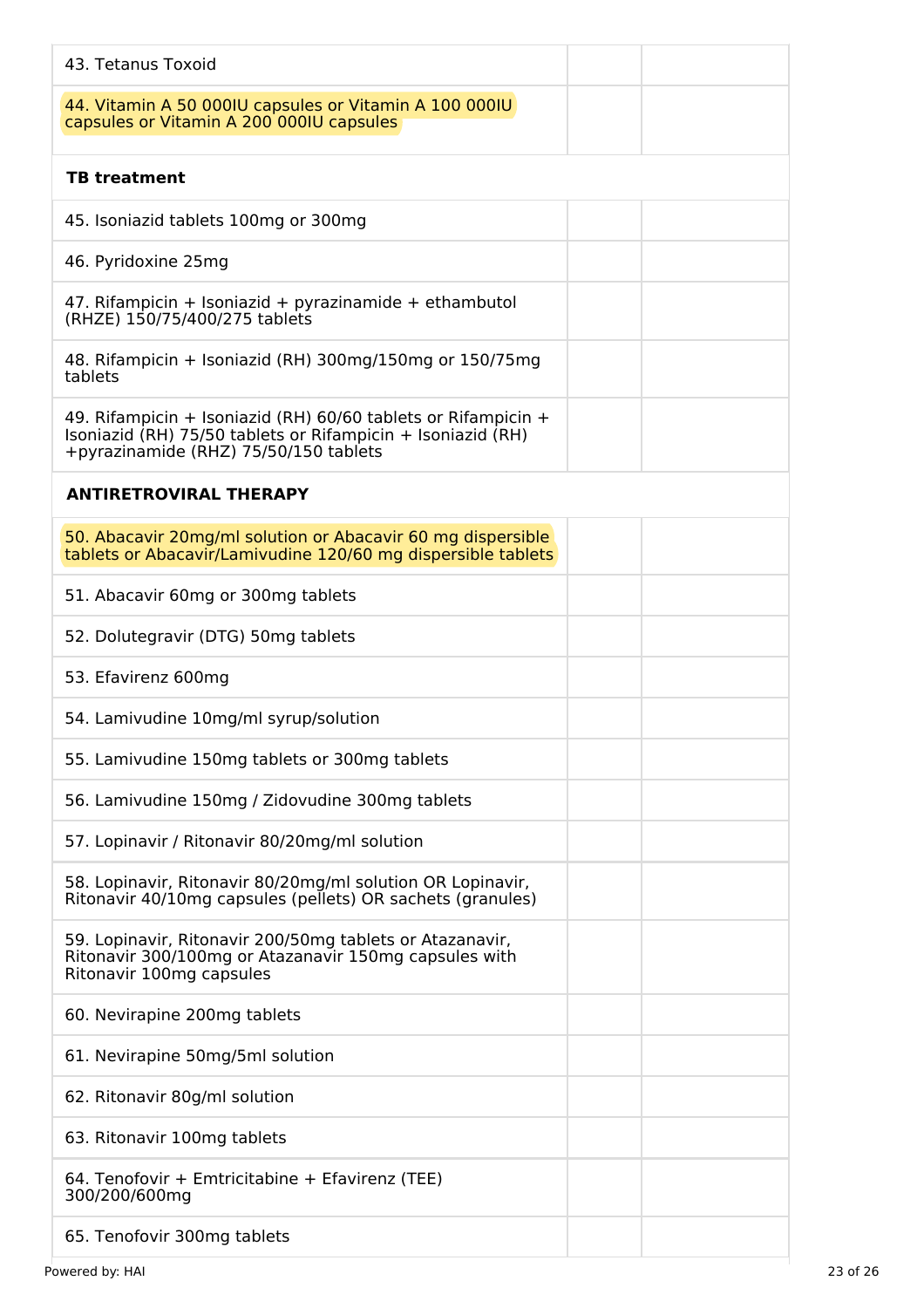| 66. Tenofovir/Lamivudine/ Dolutegravir (TLD) 300/300/50mg |
|-----------------------------------------------------------|
| 67. Zidovudine 50mg/5ml 200 ml suspension/solution        |
| 68. Zidovudine 100mg or 300mg tablets                     |
| <b>Vacolitre</b>                                          |
| 69. Dextrose 5% solution 200ml                            |
| 70. Modified Ringer's lactate or Ringer's lactate 1000ml  |
| 71. Sodium chloride 0.9% 1000ml                           |
| 72. Sodium chloride 0.9% 200ml                            |
| 73. Sodium chloride 0.45% 1000ml                          |

## **Domain 9.4 GOVERNANCE AND HUMAN RESOURCES**

**Sub Domain 9.4.1 20** Occupational health and safety

**Standard 9.4.1.1 20(1)** The health establishment must comply with the requirements of the Occupational Health and Safety Act, 1993.

## **Criterion 9.4.1.1.1 20(2)(b) Awareness of safety and security issues must be promoted**

**9.4.1.1.1.1** The emergency evacuation plan is prominently displayed.

#### **Assessment type:** Observation - **Risk rating:** Essential measure

The evacuation plan must include but is not limited to route/directions to be followed during evacuation, emergency exits and assembly point(s). This must be visibly displayed. Not applicable: Never

| Score   Comment |
|-----------------|
|                 |
|                 |

**9.4.1.1.1.2** The healthcare personnel are familiar with the emergency evacuation procedure

#### **Assessment type:** Staff interview - **Risk rating:** Essential measure

Interview three health care personnel to establish whether they are able to explain the evacuation procedure as illustrated in the evacuation plan. Score 1 if they explain the procedure as illustrated in the evacuation plan and 0 if not. Where no evacuation plan is available, this measure must be scored  $\Omega$ .

| <b>Score</b> | <b>Comment</b> |
|--------------|----------------|
|              |                |
|              |                |

| <b>Aspects</b>            | <b>Score</b> | Comment |
|---------------------------|--------------|---------|
| 1. Healthcare personnel 1 |              |         |
| 2. Healthcare personnel 2 |              |         |
| 3. Healthcare personnel 3 |              |         |